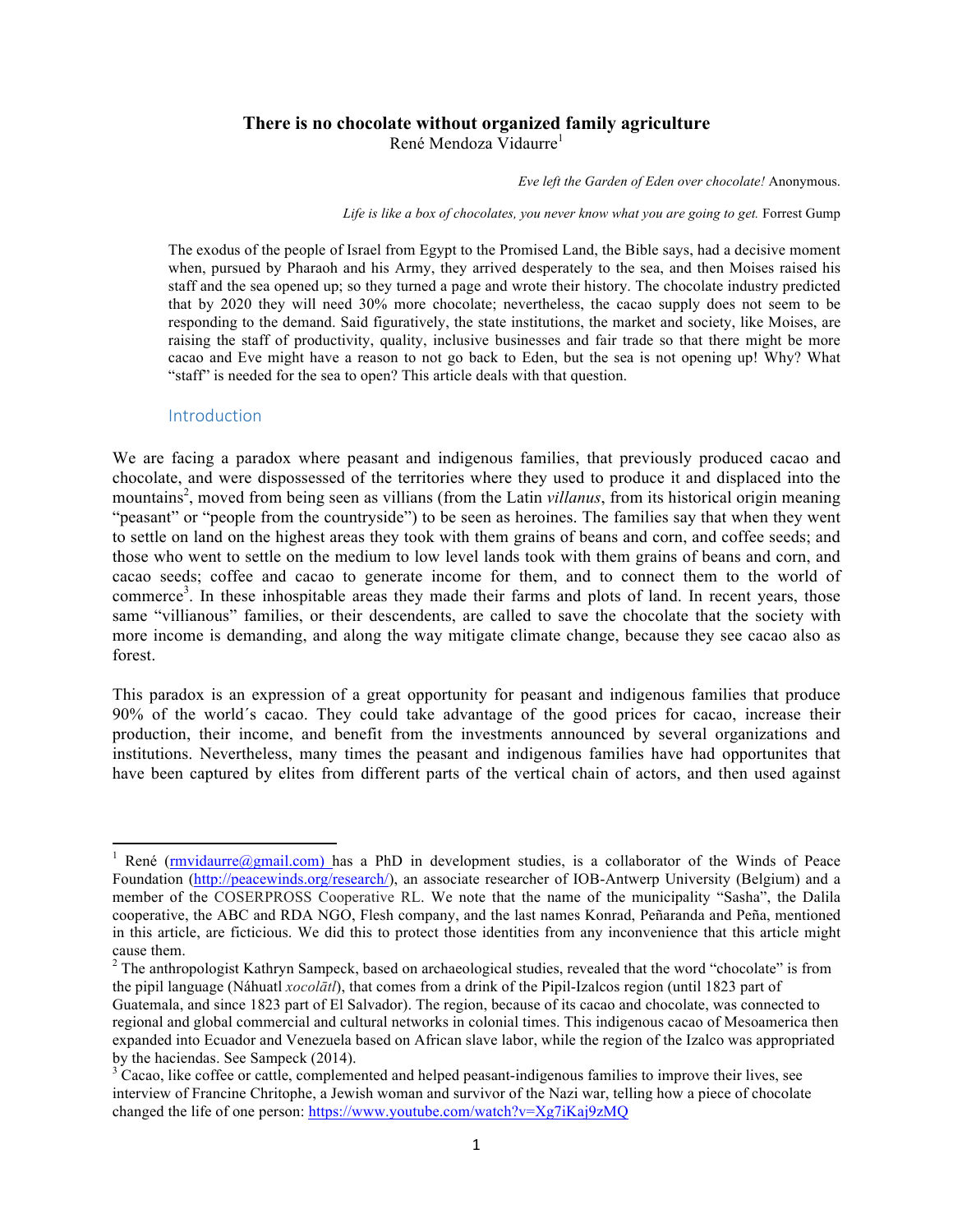those very producer families. Thus it has been the history of dispossession<sup>4</sup>. Something like this is keeping the staff of the "modern Moises" from opening the sea.

In this article we argue that if good international prices are not reflected in what the producer gets paid, it is like "you are going to get" the same chocolate as always when you open the box, which is why it would be difficult for the sea to open. For the producer families to produce more and better cacao, a change is needed in the organization and institutional framework in the chain of cacao actors. Technology and markets can function if the social and political parts are also functioning.

We test these arguments following academic procedures<sup>5</sup>. We review international data on cacao to understand some patterns of its global evolution, by region and by countries like those of Central America. We read academic articles and newspaper articles from different countries to understand the various perspectives and situations, as well as to capture opportunities, problems and tendencies that are seen as common regularities. We observed cacao farms, harvest collection, fermentation and drying centers, where the cacao is transformred and its quality determined. We talked with producers, collectors, merchants, exporters, importers, representatives of aid agencies and managers of financial institutions to learn from their different – and even opposing – interests, from their images of the other actors, and their self image as actors in the cacao chain. We analyzed those private and cooperative mediation processes along with leaders of organizations, managers and technical coordinators of cacao in Sasha (Nicaragua)<sup>6</sup>; analyzing "jointly" means listening – said figuratively – to some ranchera music and some Mozart, to detect our own attitude: concerning the producers, to make it visible that they are part of the economic mediation, and concerning the facilitators, to recognize that they are part of the academic mediation, just as extractive as other types of mediation. And from this discernment prepare alternative paths.

What follows presents the conceptual framework, an analysis of the evolution of cacao and its crisis, the responses that the market actors, international aid and the State provided to that crisis, a discernment of the underlying institutionality, a proposal from associative modalities coherent with their global and local role around the transformation of the mediation, and in the end the conclusions, summarizing the findings and our proposal for a needed change in course.

# 1. Conceptual framework

 

On getting into the world of cacao, an image began to take shape before our eyes like the pieces of a puzzle, that of a "social jukebox" with different sounds. A musical jukebox is where you put in a coin and select a song. The cacao jukebox is where companies, aid organizations and governments put in a coin, and no matter what song is chosen, through the loudspeakers is heard a ranchera for the producer families, and through the individualized earphone the companies, aid organizations and governments hear a Gregorian chant (Mozart´s requiem); and the same thing happens when the producer families put in a

<sup>&</sup>lt;sup>4</sup> Mendoza (2012) explains these mechanisms. When the coffee quality of a peasant family ends up winning the Cup of Excellence Award, the provincial elites find out and try to appropriate their land. Or how the elites, after having expelled the peasant families to the highest areas, on finding out that those areas that were worthless in the past now have quality coffee, they run to appropriate those lands, which is counted as the "supply and demand for land.".<br><sup>5</sup> R. Kanigel (1991) published his book **The man who knew infinity**, released as a film in 2015 with the sa It deals with S. Ramanujan, a young peasant mathematician from India who was admitted into the University of Cambridge (England) during the First World War. Ramanuhan wrote great mathematical formulas, while his mentoring professor demanded proof of those theories. In this article, inspired by Ramanujan, we also struggle to show proof of what we are arguing, even though our arguments might be very simple.

<sup>&</sup>lt;sup>6</sup> This opportunity for joint reflection was possible because the author, along with E. Fernández and K. López, facilitated a process for writing the strategic plan for the Dalila Cooperative in Sasha, Nicaragua, between 2016 and 2017.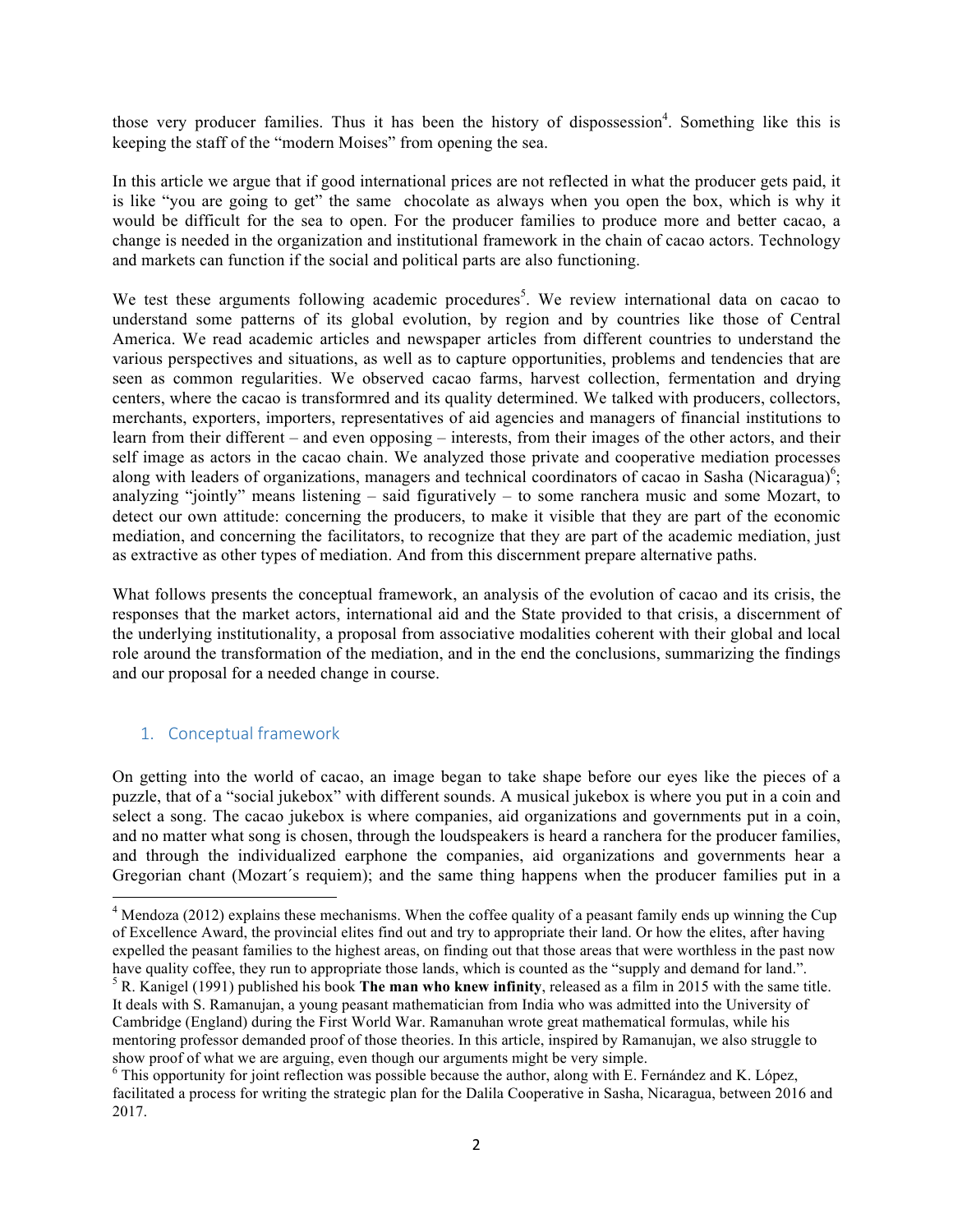coin, ranchera for them and Mozart for the elites, regardless of the type of mediation in which they find themselves.

In the chain of actors and their allies, any policy button is pushed and its results tend to benefit the small groups located in each phase of the chain of actors, leaving the producer families marginalized. How is this possible? Following Diagram 1, the chain of actors is a mediation of material resources (products, capital) and non material resources (information, knowledge, relationships-contacts) that, to the extent that they go down the chain (see purple line), tend to leave behind less resources and opportunities. This mediation is a millennial institution (see: Rosemberg and Birdzell, 1986; Mendoza 2003) that, even though it is seen as a "chain of actors" or "alliances" continues to be mediation. In the case of the chain of fair trade actors (cooperatives, certifiers, buyers, financiers), it appears to be a new mediation with different names ("cooperative", "members", fair trade", "projects"); nevertheless, the structure of mediation is similar and generally the same.

#### **Diagram 1. Cacao Mediation**



Within this mediation framework, an interrelationship occurs between the economic, political and social

aspects: see Diagram 2. The processes that have to do with social structures and norms (social) interact with the power relationships (political) and with the economic results (the economy). The "trilemma" is that each one of them is presented as isolated, and at the same time as the solution; particularly the market (economy) appears as the only valid one, subjugating the dynamics of democratization (political) and assuming as givens the social rules and norms (social) that legitimize the inequality. The result (economy) is presented without the processes (social and political) or subjugating to it as something functional; it is like declaring oneself "economically a cooperative" (in other words,

 





only a business with volumes of exported cacao), and from there deriving that it is "politically democratic" and "socially igalitarian."<sup>7</sup>.

<sup>7</sup> Noah (2011) says that the key for *homo sapiens* to impose himself on *Neanderthal* and *Denisova*, our brother species, was in language. Until 70,000 years ago *homo sapiens* was not able to impose himself, and if we travelled back to that time we would not understand their way of thinking nor they would ours. Nevertheless, from between 70,000 to 30,000 years ago, a cognitive revolution happened: we acquired a flexible language, that connected a limited number of sounds and signs to produce an infinite number of sentences, each one with a different meaning. This provided an advantage to homo sapiens in his communication and made his abilities grow. So, if we travelled to that new period, they would learn our language and we would learn theirs. The paradox is that today one social group does not understand the language of the peasant and indigenous families; they happen to meet in the chain of actors, but in that "social jukebox" of mediation, those who have more resources collude and dance to the gregorian chant of the market, and from there look on the peasant and indigenous families as if they were the 'Neanderthal' or 'Denisova'.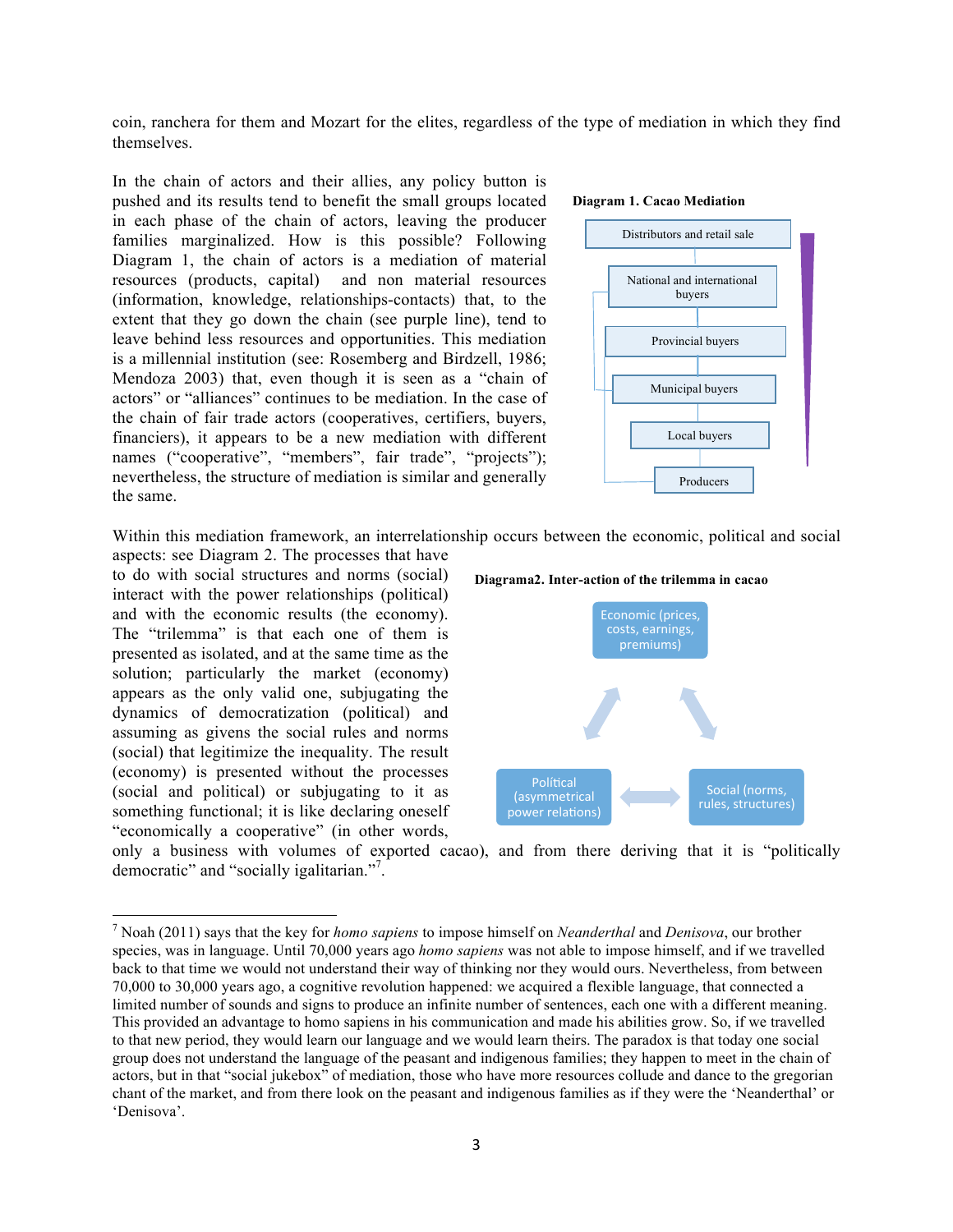This trilemma can be overcome understanding that the cacao jukebox within itself has this interaction between the social, political and economic elements, recognizing that they interact within the framework of mediation, and understanding that this is a human product. In this work we are learning about this trilemma with the different actors, so that the producer families might also hear something of Mozart, and that the other actors might take off their earphones to hear the ranchera, that the processes and results be mutually determined, and above all seeing that there are alternatives to the current mediation.

Within this context of mediation inequality, from the "lens" of the peasant and indigenous families we see that the worst is not being excluded or being seen "as a pair of shoulders" [i.e. for carrying sacks of cacao], but being forgotten in that mediation structure. From that perspective we see the social jukebox as a social collusion of private or cooperative mediation that, under the aegis of the neoliberal market, and sharing a common language, traps prices, loans, technology, donations, land and organizations, while they assume that what they are doing *per sé* helps the producer families. And from different angles, we see the importance that those who demand chocolate and those who produce cacao can recognize one another in their multiple and different paths, and sharing a "box of chocolates" , prepare themselves for the uncertainty that "you never know what you are going to get", even though yes, some type of chocolate that can change our lives.

# 2. Demand for cacao and the behavior of the actors around cacao

Behind the supply and demand for cacao there are multiple actors and processes. In this section we look at data on cacao and its prices, and at the same time we show some of the complexity that this implies, certain irregularities and certain effects contrary to what is expected by the ideal of "supply and demand."

### 2.1 Demand and crisis in cacao

World production for cacao has risen from 4 million metric tons per year in 2010-11. Prices went from

\$2,000/ton in 2007-08, to \$3,000 in 2009- 10, and in the 2016-17 cycle they are going down again, getting close to \$2,000/ton. The demand for fine (and organic) cacao is growing. Much of that growth in recent years is due to the increase in the income of the population in emerging countries, BRICS, particularly China and India. That increase, along with the economic recovery of Europe and the US after the 2008 financial crisis, made the chocolate industry state that the demand for cacao in 2020 will be 30% above the 2014-15 volume (see circle in Figure 1). Will the production of cacao increase by 30%?

This has led to talk of a crisis, that if the volume of cacao does not grow more quickly, there will be no chocolate, and with



Source: based on https://www.statista.com/statistics/263139/productionof-cocoa-beans-since-2003-by-region/

that life will no longer to be "like a box of chocolates": The expressions that follow illustrate this:

*Cacao will run out in only seven years!" "The world will officially run out on October 2, 2020"* Star Sunday, October 6, 2013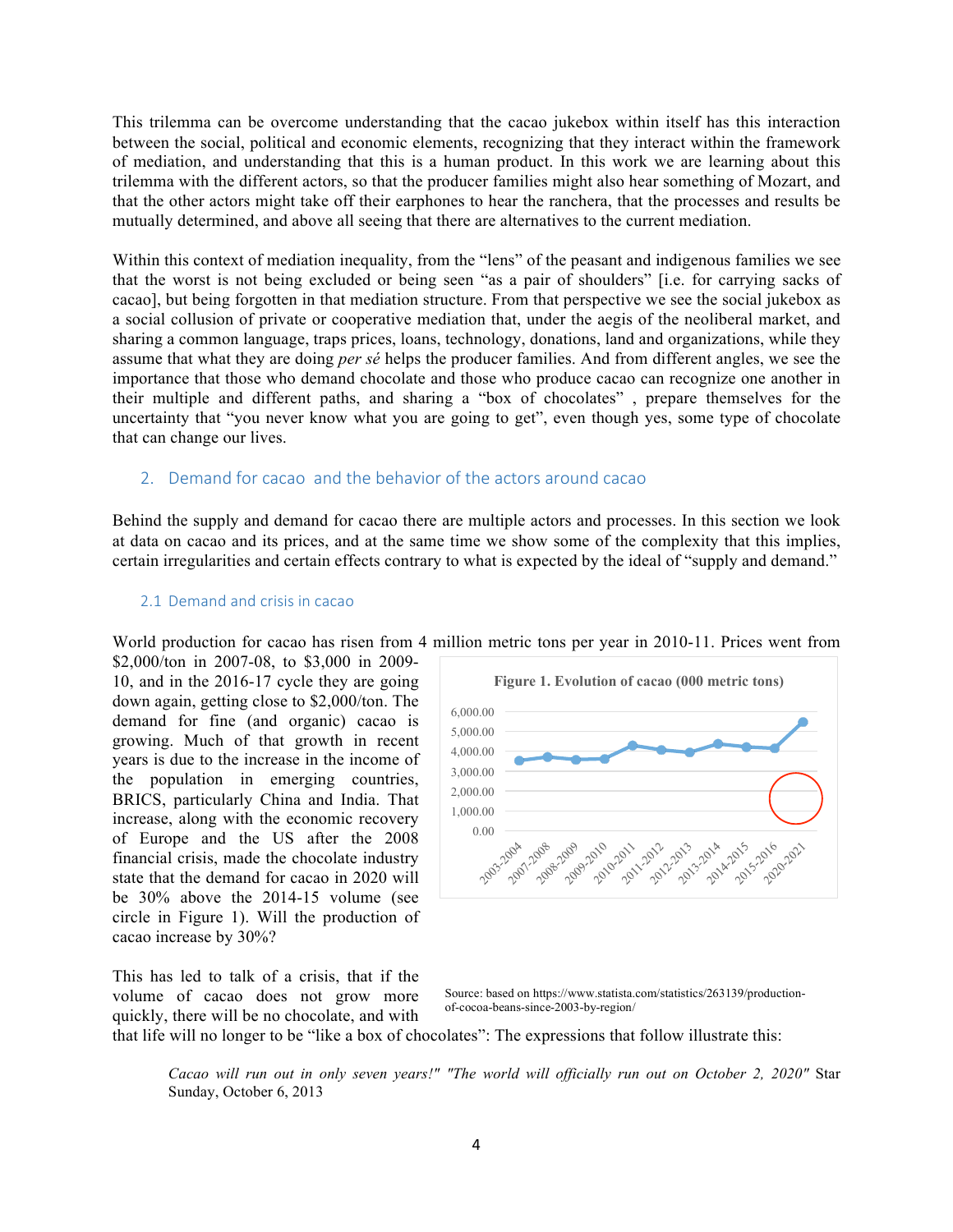*"No more chocolate by 2020!" "Chocolate bars might be replaced by sheets of palm oil and vegetable fat full of raisins and nuts in 2020"* The Times of India, April 13, 2014

*"Don´t panic, but we could be left without chocolate." "By 2020, the world could have a 1 million ton chocolate deficit."* The Telegraph, November 17, 2014.

*"Enjoy the Easter eggs while you can: the price of chocolate is expected to double between now and 2020 as the supply of cacao drops."* The New Zealand Herald; April 6, 2015.

### 2.2 Evolution of cacao

If we accept that the economic improvement in emerging countries, and in Europe, US, Japan and South Korea has caused a additional 30% demand for cacao, in what follows in this section we study the elements of that crisis. We begin with the evolution of prices and volume, continue with the price formation of cacao within a framework of the value chain, and then we note the cacao technology and agrarian systems where cacao is produced – all these explaining the above mentioned crisis.

In 13 years (from 2003/04 to 2015/16) the volume of world cacao increased by 17%; and a 30% increase is needed in 6 years (from 2014/15 to 2020/21). Looking at Figure 2, Africa, which in 2015/16 produced 73% of world volume, in those 13 years increased by 20%; America, which in 2015/16 produced 17% of total volume, in those 13 years increased by 54%; and Asia and Oceania, which in 2015/16 produced 9% of total volume, in those 13 years dropped by 28%. World production in these 13 years grew by 1.3%/year; to reach 30% it needs to grow by 5%/year. But in 2015-16 world production instead dropped 1.8% compared to the 2014-15 cycle.

According to these data, and in light of the addtional 30% demand, it would seem that there is a crisis.

When we compare the price evolution and cacao production over a 55 year period (see Figure  $3<sup>8</sup>$ ) the crisis that the chocolate makers refer to can be better appreciated. In terms of prices, historically the tendency is that they increase with high variation (e.g. between 1976 and 1979 the prices were even better than what we have had between 2013/14 and 2015/16, while prices



Source: https://www.statista.com/statistics/263139/production-of-cocoabeans-since-2003-by-region/





<sup>&</sup>lt;sup>8</sup> I am grateful to M. Segal from ICCO for sending me the information that served as the basis for Figure 3 and 7. Note: the figures on prices as well as volume for 2015/16 are estimates.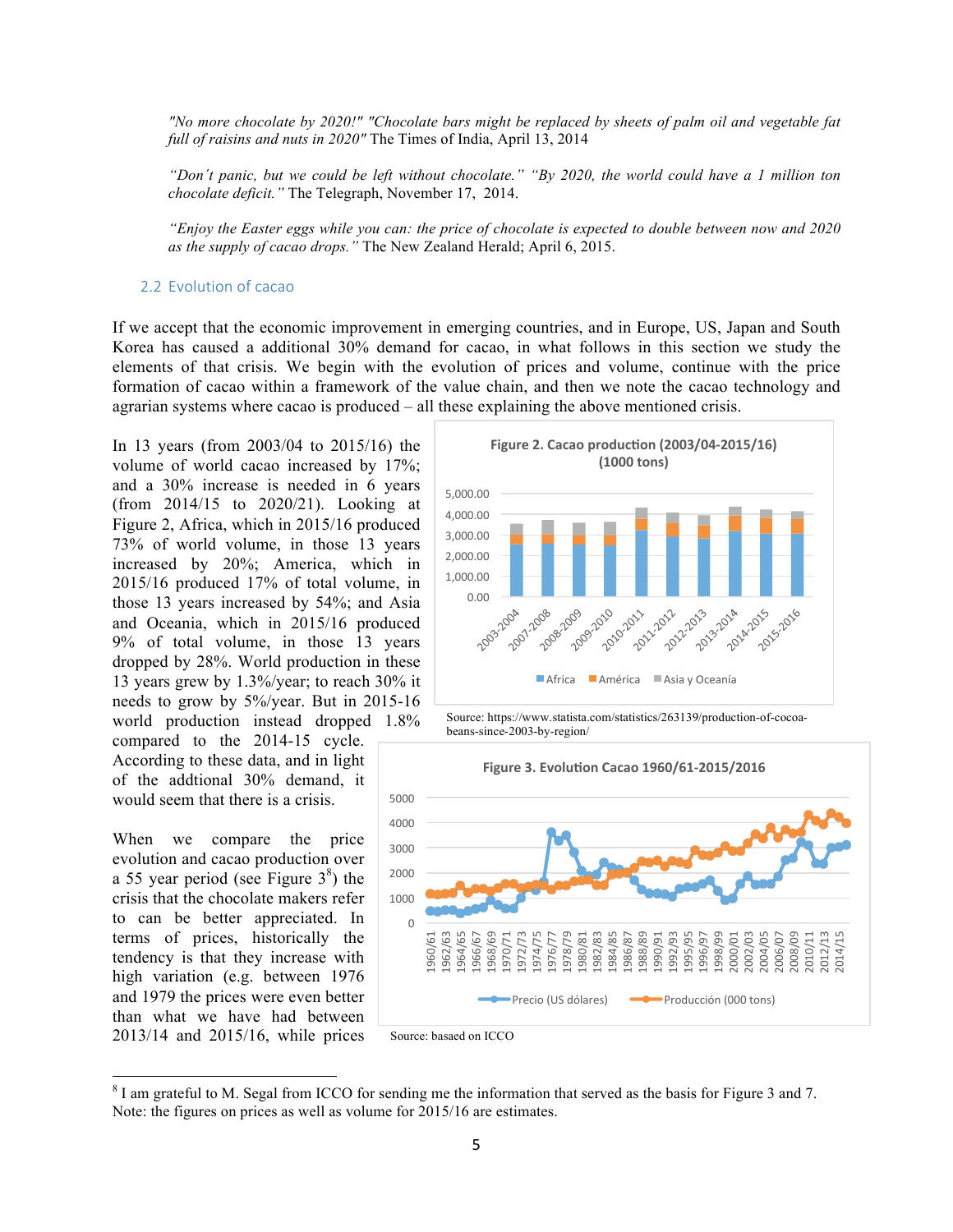between August 2016 and February-March 2017 dropped from 3,039 to less than 2,000/MT NY price– see: https://es.investing.com/commodities/us-cocoa). Since 2006, like with coffee prices (see Mendoza, Gutiérrez, Preza and Fernández, 2011), prices for cacao improved. In terms of production, is has been nearly increasing in a linear fashion from 1,172,000 tons in 1960/61 to 4,236,000 tons in 2014/15. Nevertheless, even though prices and volume improved over time, there is no mutual influence nor correlations between both. In other words, an improvement in price does not cause an increase in production, not even in the long term. This, we argue, has to do with the price structure in the cacao chain: probably the improvement of international prices is not expressed to the same proportion at the local level – if the NY price increases by 20%, the price paid to the producer rises by less than 20%; and if the NY price drops by let´s say 10%, the price paid to the producer drops more than 10%.

Seen historically, the price paid to the producer is dropping. Goodyear (2016) shows that the producers used to receive 16% of the final value of a chocolate bar at the end of the 1980s, and now they only receive between 3.5% and 6.4%, depending on the amount of cacao that the chocolate has; while the chocolate industry part increased from 56% to 70%; and the retailers increased from 12-17%. Ford *et al* (2016) quotes producers from the Ivory Coast and Indonesia, the countries that are the biggest producers of cacao in the world, who said that people wearing ties improve with the cacao, while they, producer families, do not, and they predict a decrease in cacao and more migration of youth to the cities.<sup>9</sup>

### 2.3 Differentiated prices of cacao and the prices paid to the producers

Fine or flavor cacao (mostly "criollo" and "trinitario" varieties) is differentiated from ordinary cacao (mostly "forastero" variety) by its flavor (ICCO, 2016). Fine cacao, which also included organic cacao, got to be 40 and 50% of total cacao at the beginning of the XX Cenutry, a percentage that dropped to less than 3% due to the turn among consumers to products with nuts, fruit and cream ingredients, and because of the avalanche of more productive varieties of cacao.

It was not until a few years ago that the demand for fine cacao began to grow once again because of the demand from Belgium, France, Germany, Italy, Switzerland, England and Japan, in recent years being between 5-7% of total volume (Royal Tropical Institute, 2013), 6% (Nieburg, 2016, based on ICCO data) and 5% (CBI, 2016, based on ICCO 2012/13). Fine cacao is produced mostly in America, particularly

Ecuador, México, Perú and Colombia –in that order. In a parallel fashion, there are international agreements from 1972, 1975, 1980, 1986 and 2001 to recognize countries with fine cacao; for that purpose there is a Panel Group that under Aricle 39 of the 2010 International Cocoa Agreement selected the countries with fine cacao. So in their 2015 session they recognized 23 countries as having fine cacao, 10 of them with 100% fine cacao, among them Nicaragua (ICCO, 2015).

This growing demand expressed an interest in more direct and transparent trade (CBI, 2016). Consumers are more concerned about their health, so want to be informed about the content of the cacao. The niche markets of the chocolate industry, particularly the



Source: Nieburg (2016) based on ICCO

<sup>&</sup>lt;sup>9</sup> The newspaper La Nación (2016) of Costa Rica reported that in the Ivory Coast many cacao producers are turning into miners (seeking gold): "it has not rained for five years and t cacao is not profitable", says a producer. These changes have repercussions for the stability and security of the country, they warned.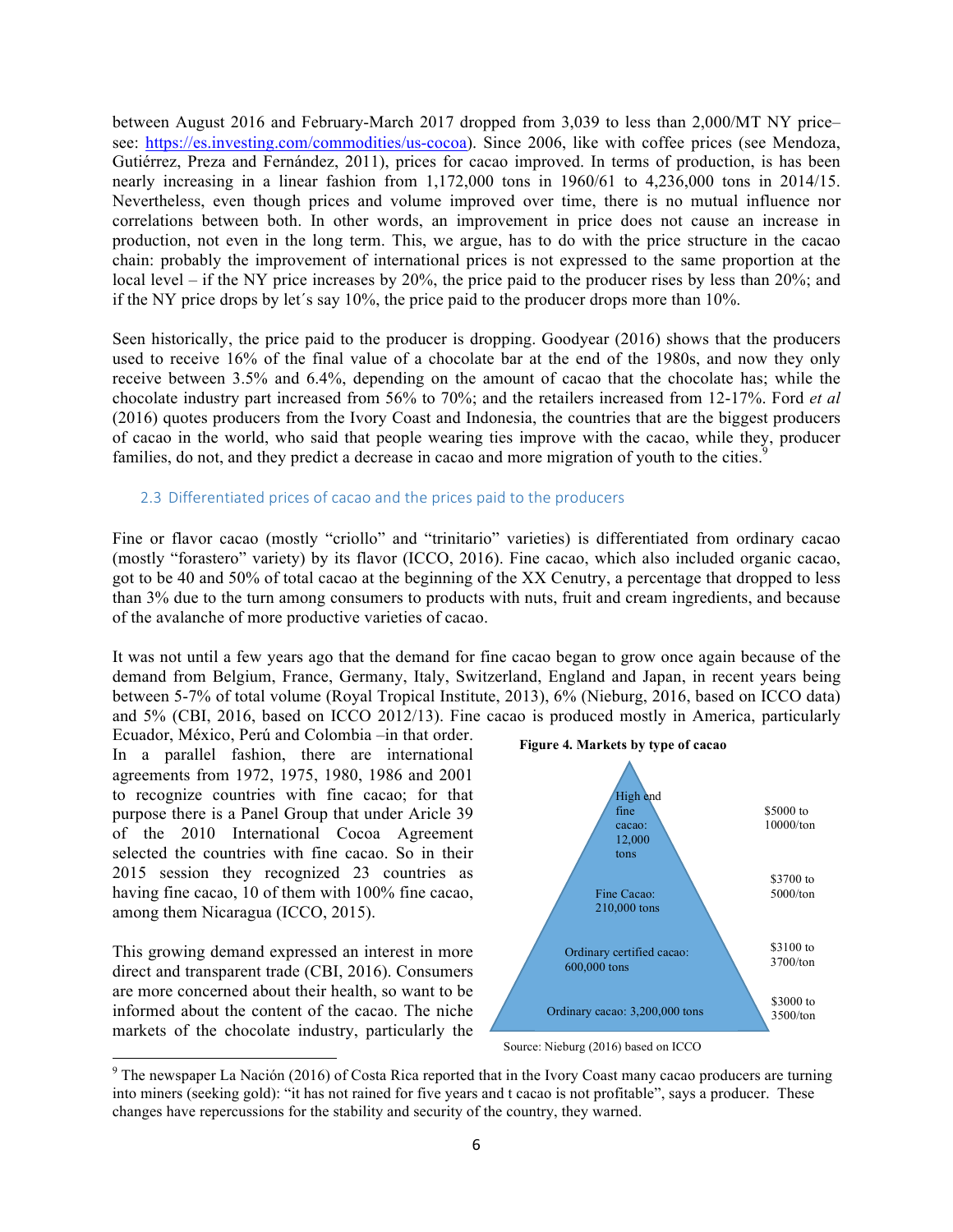small chocolate industries, are looking for quality cacao and the stories behind the product, they want something that would connect them to the cacao producer families. These chocolate makers (and consumers) want an environmentally sustainable product and connect themselves directly with producer families, and many of them want to do it without the mediation of certifiers like FT, Organic, UTZ and Rainforest<sup>10</sup>. Chocolate makers want to have a role in the fermentation and drying of cacao that the producer families and their cooperative organizations do, and want the producers families to test the chocolate. This market opportunity for fine cacao is expressed in Figure 4: the finer the cacao and the more direct relationships that exist between between the actors of the cacao-chocolate chain, the better the prices are; the more standardized the cacao is, a mass product, the lower the prices are.

Nevertheless, those conditions for the improvement of prices to the extent that direct relationships improve, to the extent that it rises up the pyramid of Figure 4 - constitute a real challenge. Taking the case of Nicaragua, a member country of the ICCO list with 100% fine cacao, prices have not improved, rather they have gotten worse. Let us take a look. Based on price data from the producer to the FOB price, something of that described



reality can be illustrated. In cooperative mediation (Figure 5) and in private mediation (Figure 6), the export prices in the 2015/16 cycle were between \$3500 and 3700. The price difference between organic and conventional cacao is negligible. The price to the producer tends to be higher in the private mediation, which is probably due to the high costs of mediation in the cooperative (Figura 5), and on the

private mediation side (Figure 6), to the work of drying that the producers take on, and to the manipulation of the moisture content of the cacao on the part of the buyers.

The costs of the cooperatives tend to be high, partly because of the low volume of cacao that they collect, costs for fermentation services of the cacao - they receive cacao pulp from the producers – and



 $10$  Many chocolate makers are beginning to perceive that the certifiers could be having counterproductive effects. They see that more can be done in terms of social and environmental impact directly, than with the mediation of the certifiers. "Many importers and chocolate makers working with fine flavour cocoa consider certifications counterproductive, as they impose unnecessary costs on farmers. There is also a lot of scepticism among fine flavour cocoa actors towards the ecological and social impact of certifications, as they feel they can do more by telling the story more directly, without a label." (CBI, 2016). Thomas (2016) describes the decision of Cadbury, a well know chocolate maker, to get rid of the FT seal, because they prefer to do it directly with their own mechanisms.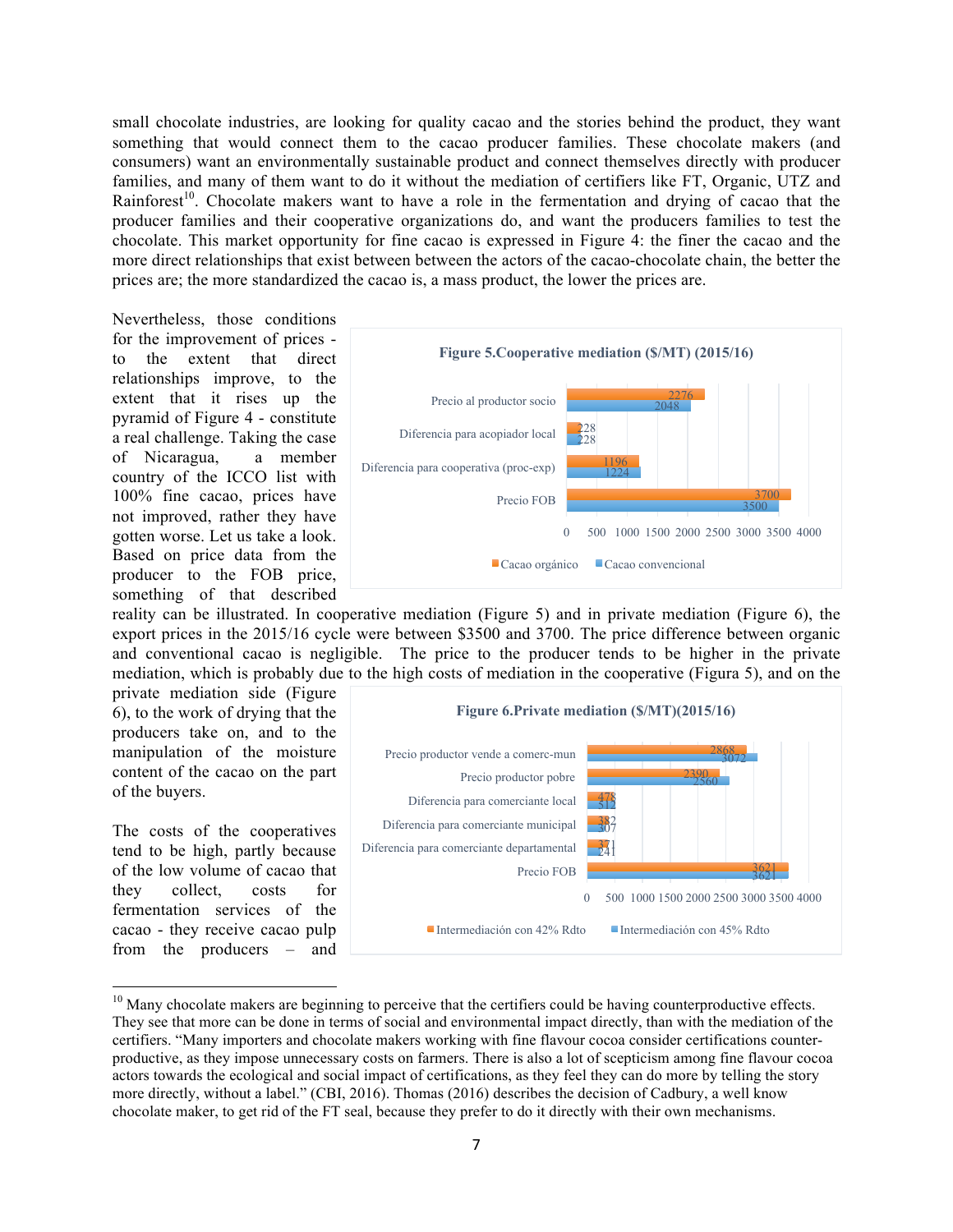because of their administrative costs that generally are higher than those of private mediation. The yield (conversion of cacao pulp to dry cacao) is less in cooperative mediation (3 lbs of cacao pulp for 1 lb of dry cacao), in other words, 33%; while in private mediation the producers or "collectors" (local merchants) dry the cacao without fermenting it (cost savings) and manipulate the moisture content of the cacao: if they sell dry cacao with 45% moisture content, it means 3 lbs of cacao pulp turns into 1.35 lbs of dry cacao; if they sell dry cacao with 42% moisture content, it means 3 lbs of cacao pulp turns into 1.26 lbs of dry cacao<sup>11</sup>. And the social element is felt here, the more geographically isolated a producer is and the less volume he has, the lower is the price for his cacao (\$2,390/ton or even less) and less tolerance for the degree of moisture content his cacao has.

Prices frequently vary and affect the producer more. Up until the beginning of the 2015/16 cycle the prices for organic and conventional coffee in Sasha-Nicaragua were the same. By the middle of the 2015/16 cycle the prices differed under cooperative mediation, between November and December of 2016 in one cooperative the price of organic cacao for the producer was C\$12.25/lb, and conventional cacao was C\$11/lb. Then prices dropped: in January and February 2017 conventional cacao was at C\$7/lb for the producer in the cooperatives, and between C\$7 and 8/lb under private mediation. Proportionally that fall in prices between December 2016 and January 2017 affected producers more: one chocolate company under cooperative mediation dropped the price from 2,996 a 2,466/MT, in other words the cacao was worth 17.6% less, while the price to the producer dropped from C\$11 to 7/lb cacao in pulp, in other words, it was worth 36.6% less for the producer.

From this it can be seen that if the producer family invests in the quality of their cacao and they are not paid for that quality, if they invest in organic cacao and the difference in prices is minimal, and if in general, the part of the value of cacao for the producers continues to fall in relation to the final value of cacao, it will be difficult to increase more cacao in a sustainable way. On the other hand, if the chocolate industry lowers the purchase price paid to the cooperative, and the cooperative then lower the price paid to the producer relatively more, because of local competition the chocolate industry puts at risk getting cacao volume from that cooperative. The previously mentioned opportunity has not been for the producer families, and that can affect the chocolate industry itself. And if that is the situation of the small producers of the world who produce 90% of the world volume of cacao, clearly Eve will go back to Eden, because there will be less chocolate, and it will be more expensive.

# 2.4 Modern technology at odds with diversified systems and demand for quality

The criollo or trinitario variety on agro-forestry farms has a lower yield and is susceptible to diseases (CBI, 2016). That is why in Ecuador itself, the country that exports the most fine cacao, the CCN51 variety of ordinary cacao is growing rapidly, consistent with the "modernization" policies of cacao: monocrop plantations, research focusing on high productive varieties that are resistant to insects and diseases (CBI, 2016).

There is also research on the criollo or trinitario cacao, but the research done by CATIE in Central America on cacao is supported by international aid, without the cooperatives and their members being interested parties in them – except for the required formality of "you don´t look a gift horse in the mouth." In other words, they are studies paid for by the donors, that do not respond to the institutionality of the cooperative family members nor to the state. An example, the Dalila cooperative in Nicaragua has a clone garden (grafted plants of the criolla variety of cacao) by decision of the donors<sup>12</sup>, precisely to support the

 $11$  I am grateful to E. Fernández and K. López for supporting me with data that contributed to these calculations.

<sup>&</sup>lt;sup>12</sup> There are other clone gardens in Central America. For example, in Guatemala Dr. Mynor R. Otzoy (University of San Carlos) gathered seed from different parts of the country to rescue criollo cacao (Theobroma cacao L.), "old seed used by the Mayas". His purpose is to recover it and reproduce it. See: Gonzalez (2013).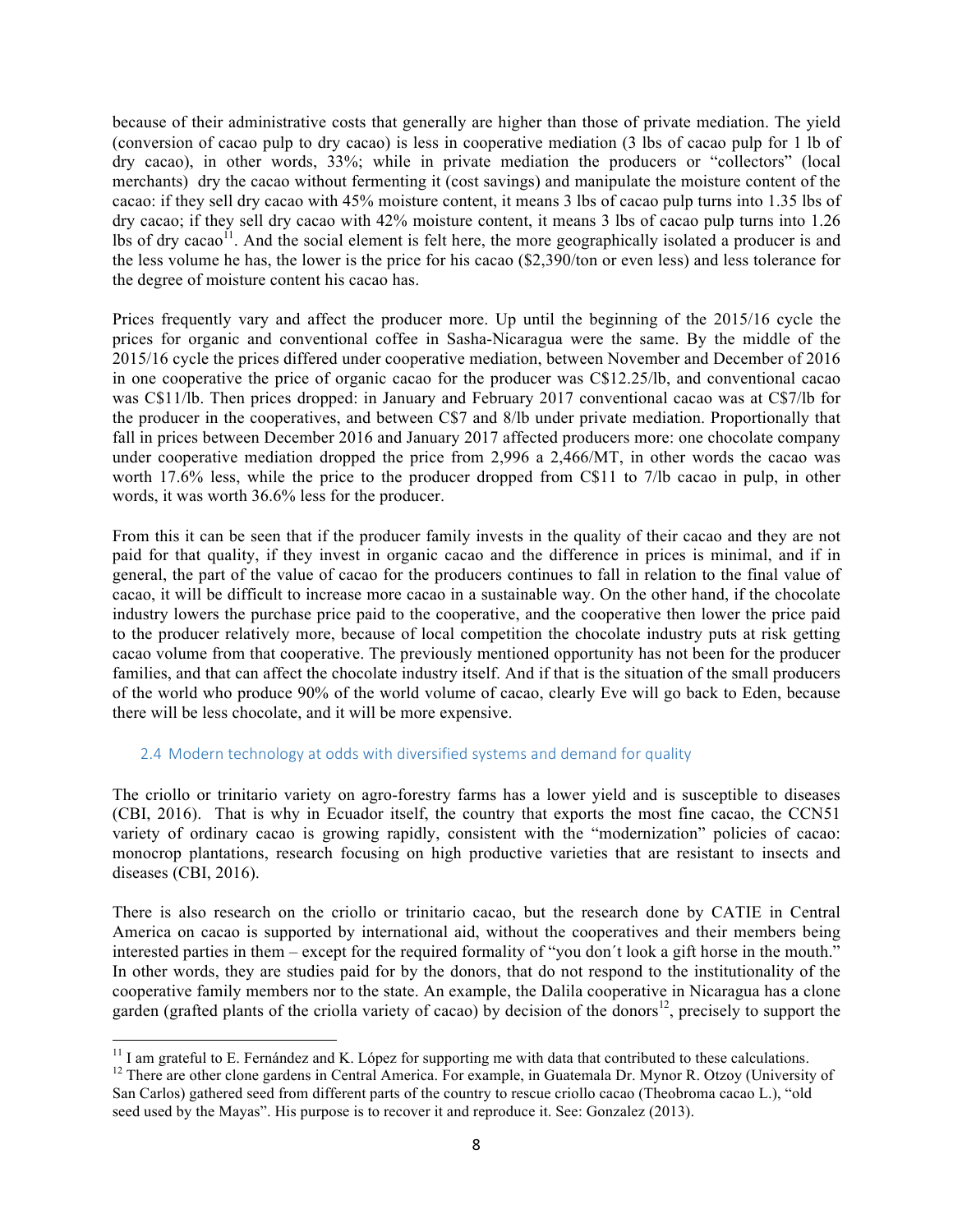productivity of their members along the lines of fine cacao; but the members, in spite of the fact that the plants from the clone garden were free, did not accept them; another cooperative from another province, with donor funds, bought seedlings from that clone garden. The members refused to include grafted seedlings from the clone garden in their farms, not out of ignorance, but because of a combination of technical, economic and social reasons that will be described later on in the text.

This is to say, on the one hand, it will be difficult for the producer families to invest in more cacao at the cost of their diversified systems, or in quality, when they are not being paid for that effort for quality; on the other hand, large monocropping companies can increase their cacao areas, while in the long term the environmental costs, proliferation of more diseases and social costs could be greater.

Based on this, the alarmist expressions in view of 2020 do have support. It will be difficult for volume to increase by 30% in just 6 years, when in the last 13 years it only increased by 17%; even more so if the part of the final value of chocolate that the peasant-indigenous families get decreases year by year. It is difficult if the opportunities for fine cacao do not get to the producer families, and the investments that those families make in organic cacao are not compensated. And it is difficult for the producer families to go back to concentrating only on cacao, when precisely their agro-forestry systems have allowed them to resist centuries of dispossession by "modern" agriculture. We are beginning to understand why the sea is not opening up.

# 3. Pondering policies to promote the production of cacao

In the face of this situation, how should the institutions of society, the State and the market respond? Reviewing studies on different countries, we see a common pattern in the polices: governments, companies and aid agencies offer plans to increase cacao areas and productivity, they promise joint investments with large enterprises, and bet on the formal structure dealing with fine cacao. These policies express clear ideas and interests, even though compared with policies for other activities like ranching, sugar cane, African Palm or peanuts, activities in conflict with environmental sustainability and generally under the control of large enterprises, support for cacao – a more environmentally friendly crop and cultivated mostly by small producers – is minimal (ACAM-EFE/Honduras, 2014).

The actors (companies, governments and aid agencies) bet on price improvement through international formalities, they promote cacao as part of modern agriculture, they promote technologies to increase its productivity, centralize the processing of cacao to increase its quality, and they back programs of associativity and inclusive businesses committed to fine cacao.

# 3.1 Search for good markets as effective formality

Governments, companies and aid agencies try to to get their countries to be recognized by the International Cacao Organization (ICCO) as producers of fine cacao, and in many cases, to be recognized also for having old genetic material. See Table 1 with the 23 countries accepted as producers of fine cacao in the world. The assumption is, being part of the 23, avoiding investment in the construction of direct relationships, you have access to high prices like those show in Figure 4. Of the countries in Central America, Costa Rica and Nicaragua are considered to have 100% fine cacao. 50% of the cacao of Honduras, Guatemala and Panama is considered fine, and El Salvador is not part of the 23 countries.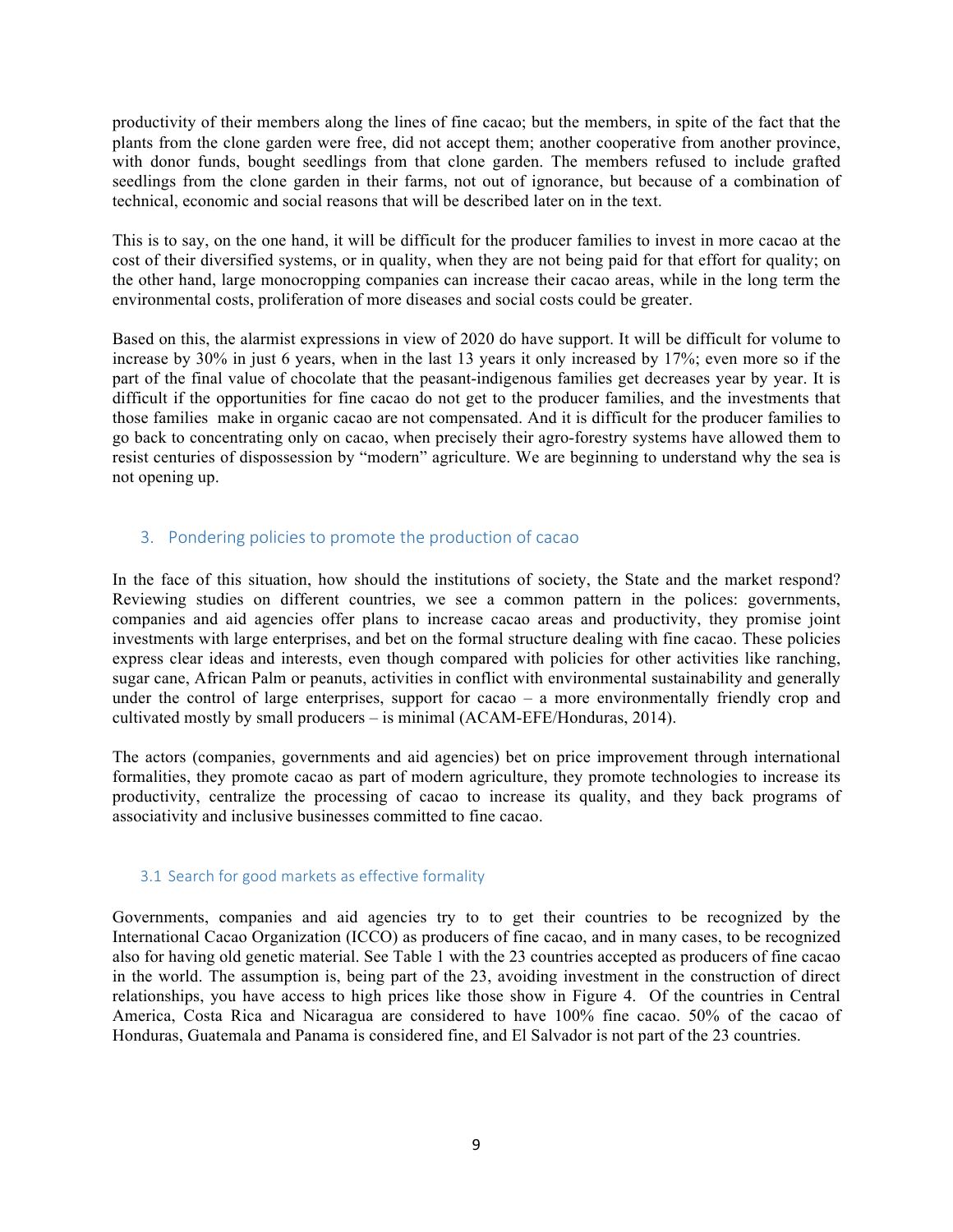Nicaragua won recognition for being a producer of high quality cacao among the chocolate makers worldwide, which is translated into greater demand, better prices, better opportunities for all the cacao that is produced in Nicaragua, because each grain that is produced here is already considered to be fine cacao that gets higher prices than those published in the New York Exchange ... additional prices of up to US\$7,000 and US\$12,000 per ton. (Gerardo Páez, coordinator of the Cacao Sector Commission, Association of Producers and Exporters of Nicaragua, quoted by Bejarano, 2016).

Honduras… is recognized internationally as one of the best in the world (in cacao)...Almost all the Honduran cacao is organic. (Anibal Ayala, manager of the Association of Cacao Producers of Honduras, in El Heraldo, Honduras, August 14, 2016).

Having that dream of high prices, and taken as given that those high prices favor small producers, they seek to stay on that list of 23, because the ICCO Panel does a review every two years, and can remove countries from the list, decrease or increase the percentage of their cacao as fine cacao, or keep them on the list without change.

| Table 1. Fine cacao producer countries,<br>ICCO Panel 2015 |                       |              |
|------------------------------------------------------------|-----------------------|--------------|
|                                                            | Countries             | % fine cacao |
| 1                                                          | <b>Belize</b>         | 50           |
| $\overline{2}$                                             | Bolivia               | 100          |
| $\overline{\mathbf{3}}$                                    | Colombia              | 95           |
| $\overline{4}$                                             | Costa Rica            | 100          |
| 5                                                          | Dominica              | 100          |
| 6                                                          | Dominican Republic    | 40           |
| 7                                                          | Ecuador               | 75           |
| 8                                                          | Grenada               | 100          |
| 9                                                          | Guatemala             | 50           |
| 10                                                         | Honduras              | 50           |
| 11                                                         | Indonesia             | 1            |
| 12                                                         | Jamaica               | 95           |
| 13                                                         | Madagascar            | 100          |
| 14                                                         | Mexico                | 100          |
| 15                                                         | Nicaragua             | 100          |
| 16                                                         | Panama                | 50           |
| 17                                                         | Papua New Guinea      | 90           |
| 18                                                         | Peru                  | 75           |
| 19                                                         | Santa Lucía           | 100          |
| 20                                                         | Sao Tome and Principe | 35           |
| 21                                                         | Trinidad and Tobago   | 100          |
| 22                                                         | Venezuela             | 100          |
| 23                                                         | Vietnam               | 40           |

The second assumption is ensuring the genetic origins, or keeping

another variety from imposing itself on the criollo or trinitario, to keep the country on the list of the 23. Likewise, some Agricultural Technology Institutes work to support the cacao variety, in some cases, with the support of aid agencies, they establish cloning nurseries to generate grafted plants and/or install laboratories to cup the quality of the cacao.

The fact that a country is a member of the list of countries with fine cacao, and that they have invested in technology (criolla and trinitario variety), nurseries and laboratories, contributes to the negotiating capacity of the companies or exporting organizations that are looking for better prices. This does not mean that automatically their cacao would get the export prices indicated in Figure 4, those of "high end fine cacao"; and for that reason it is important to know the long route that countries like Ecuador, Perú, Colombia and México had to build direct connections with chocolate industries located in niche markets.

### 3.2 Promoting cacao in harmony with "modern agriculture"

A second action of the actors is to promote expanding the production areas in buffer zones of forest reserves, and even in zones with a long farming tradition in each country..

- Nicaragua. Álvaro Baltodano, Presidential delegate for investments, explained that national and international enterprises will cultivate "more than 15,000 hectáres in the Río San Juan Province, the Caribbean Coast and the Central Pacific areas." "In addition to the investments that already exist in the country on cacao, we are interested in them coming in from the United States and Europe who have already explored and are identifying places for developing their plantations and nurseries." According to the Ministry of the Family, Community, Cooperative and Associative Economy (MEFFCA), Nicaragua has "land apt for growing cacao almost everywhere in the country and there are some 500,000 manzanas, which can be grown under agro-forestry systems, especially in the Caribbean Coast." (López, 2016)
- Honduras. The government set aside 525 million Lempiras to promote the cacao crop. The goal is to reach by 2020 the production of 6,000 tons. There is a TRUST FUND that the producers will access through private banks .(Jacobo Paz, Minister of Agriculture of Honduras, in: El Heraldo August 14, 2016).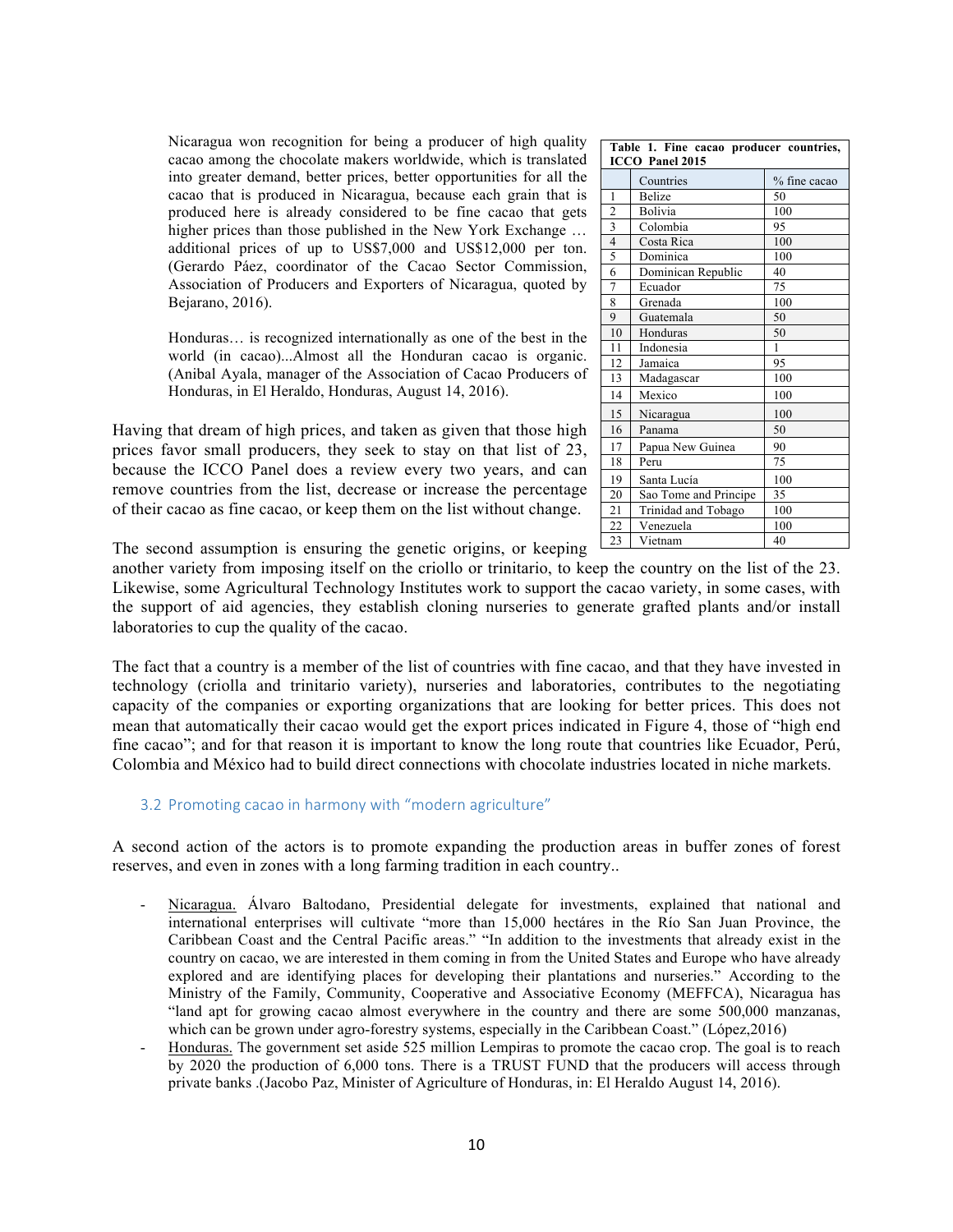- El Salvador. The "Alianza Cacao" Program, between producers, the Government of El Salvador, the US Embassy and non profit organizations, proposes to reactivate 14,000 manzanas with an investment of \$25 million dollars in a term of five years. According to Érica Dahl-Bredine, country director for Catholic Relief Services (CRS), the implementing organization of the program, they support the producers that grow cacao in association with coffee, or turn the low altitude coffee farms into cacao farms in agro-forestry systems. And according to Orestez Ortez, the Minister of Agriculture and Ranching (MAG), the reactivation will be staggered, from some 3,000 mzs to some 14,000 mzs. (Portillo, 2014)

Even though policies differ from country to country, some with more emphasis on small producers and others on large companies, some with more support from aid organizations and others with a larger role for the state, three premises underly the policies: that there is a willingness to plant cacao, and there is enough area to expand cacao areas or turn coffee farms into cacao farms, and that cacao is profitable, so that, with the support of State laws and institutions, producer families might cultivate cacao. This last assumption refers to the fact that those who are going to expand more area are the small producers (in Honduras and Guatemala, for example), and large "national and international" companies (in Nicaragua, for example) with "plantations" and their "nurseries". Because it is believed that cacao is profitable in plantations cultivated by large companies.

The three assumptions are under dispute. Concerning the first, seen at a global level, the production of cacao in the countries of Central America is insignificant. In 1980/81 they represented 0.50% of the world total, dropping to 0.12% in 2005/06 and rising to 0.20% in 2015/16. As can be seen in Figure 7, Nicaragua is the only country of the region that has increased in a sustainable way its



Source: based on ICCO

production, at least since the 2000/01 cycle.

 

Concerning the assumption that there are areas for cacao, which assume the extensive path for increasing cacao volume, assumptions shared also by the practice of the companies and financial institutions<sup>13</sup>, this should be considered cautiously. Historically cacao has been grown in colonization areas (areas of the agricultural frontier or indigenous lands), forest areas that have been reduced to their minimal expression, which means that the possibilities of expanding cacao areas (instead of increasing the productivity of cacao) is difficult. Then it will be difficult for the areas with coffee or cattle to cede to cacao, due to the fact that their profitability continues to be higher than that of cacao, even though the effect of climate change could make that conduct change. The paradox is that the populations of the countries in the North with more income, are demanding that the lower income families of the countries of the South, those that

<sup>&</sup>lt;sup>13</sup> Chocolate companies tend to increase volume through new cooperatives, while the old cooperatives fall into crisis and then go broke. This practice also responds to that "extensive culture": they are not able to get the cooperatives to consolidate as effective organizations, and add new organizations that might provide them cacao.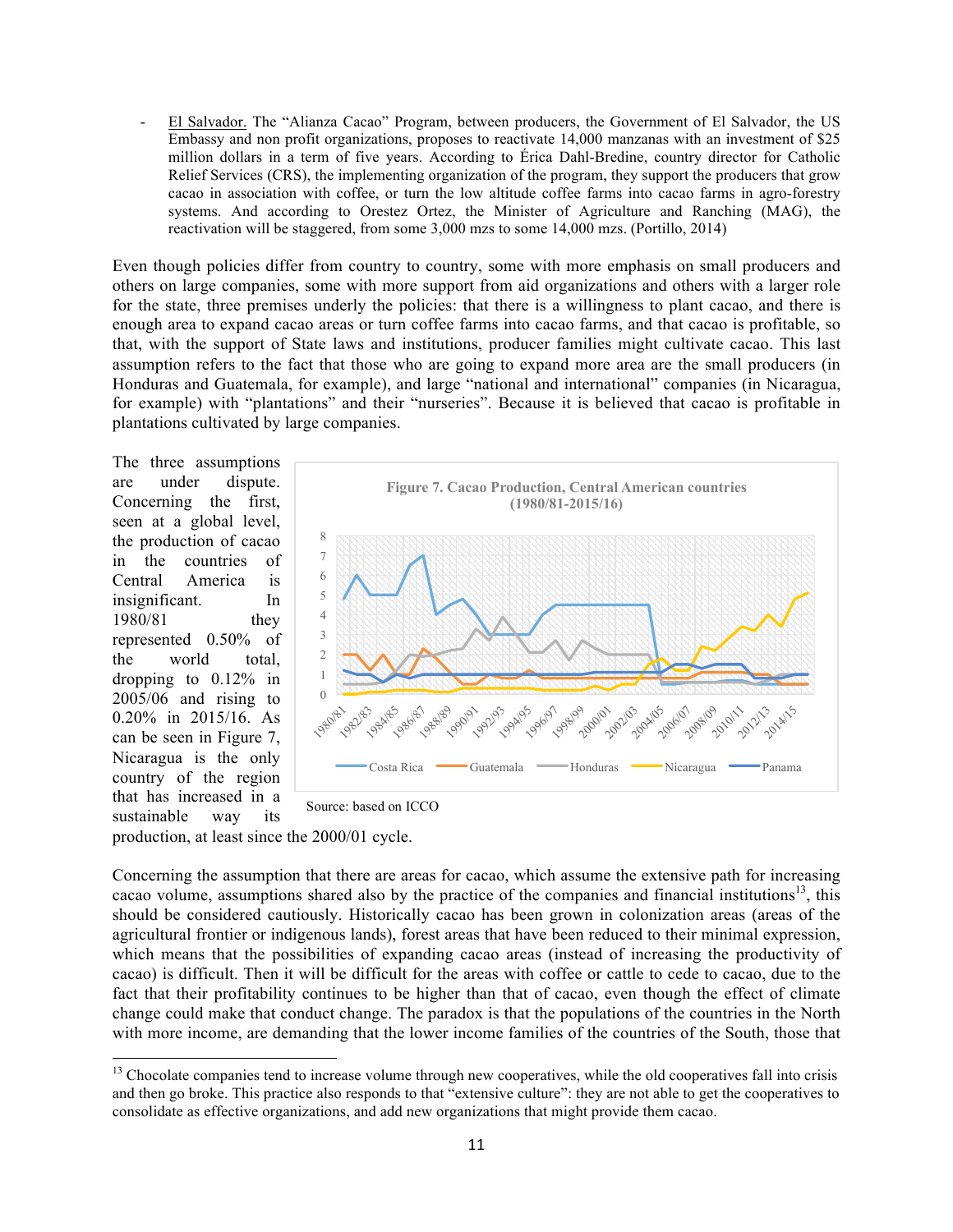were expelled from the best lands in each country, perform the miracle of increasing the production of cacao and save chocolate. Governments, on their part, instead of discerning and responding to the paradox, talk about "potential areas apt for cacao" in thousands of manzanas; they refer to areas already worked for decades, with soils that require the high use of inputs, which would lead them to opt for ordinary varieties of cacao like CCN-51, which is consistent with their policies of attracting foreign investment and promoting cacao plantations, but at odds with the formality of keeping the countries on the list of the 23 countries with fine cacao.

And concerning the assumption about the profitability of cacao, it seems more true for the export sector and the small groups in the different phases of the mediation chain, and for the large companies with the variety of ordinary cacao; while the profitability of fine cacao for the peasant and indigenous families is in doubt. Export prices are not clearly higher to what the national market of each country of the region is offering. Export prices for fine cacao, so far, are not close to the status of "high-end fine cacao", rather in the 2016/17 cycle the FOB price went even below the price for "ordinary cacao" in Figure 4. A higher international price is not automatically a higher price for the producers (see section 2.3).

# 3.3 Promotion of technologies that increase productivity

A third action on the part of the actors is commit to preserving the criolla or trinitario variety and block the incursion and/or expansion of the CCN-51 variety (ordinary cacao).

- Nicaragua. In Nicaragua it is reported that the Nicaraguan Institute for Agricultural Technology (INTA) is validating a variety of criollo cacao, found in Pacaya (Masaya Province), a variety of an old cacao used by the French in Nicaragua between the years of 1830 and 1850, a variety at that time known as "alligator cacao". This variety, because it is "highly resistant to climate variability, high yield, and great quality", is a "criollo different from the cacao of Mexico, Peru, Venezuela or Ecuador, in a differentiated market, could end up costing more than US\$8,000 or US\$10,000 per ton" (M. Navarro, director of the international aid organization VECOMA). (Bejarano, 2016).
- Honduras. We won the prize for the best new variety of experimental cacao of Central America and the Caribbean…The winning variety is the Indio Amelonado Rojo [Red Melon-shaped Indio], cultivated in Copan. (David Posada, manager of the Xoco Fine Cocoa Company, Danish company that exports cacao from Honduras, in: Torrez, 2016).
- Honduras. The Association of Cacao Producers of Honduras promotes genetic studies of cacao to improve the organoleptic factors of cacao and increase its quality (El Heraldo, 2016)

The commitment to recover and reproduce the criolla variety is endorsed on the international level, as indicated by the prize that Honduras won. Nevertheless, investment in technology on the part of the State for these varieties continues to be negligible. Genetic studies tend to be pretty isolated. And above all there is a lack of cacao studies in its agro-forestry context.

The large companies and State institutions, generally, have looked for high productivity and disease resistant technologies, that generate high volume and financial earnings, but at the same time, according to CBI (2016) are not sustainable economically, environmentally or socially. Meanwhile the organic products or criollo and trinitario varieties have not been on their list of interests, because they are varieties less resistant to diseases and pests, and have less productivity than the Forastero variety, but they have better quality and more positive environmental impact (CBI, 2016). The fine cacao varieties and technologies are worked mostly by peasant and indigenous families, who together produce large volumes, but who individually (by family) produce miniscule amounts. These families produce them as part of their agro-forestry systems, not as monocropping plantations. This positive environmental impact, which is possible in agro-forestry systems managed by peasant and indigenous families, is of interest to industries with high value segments of the market.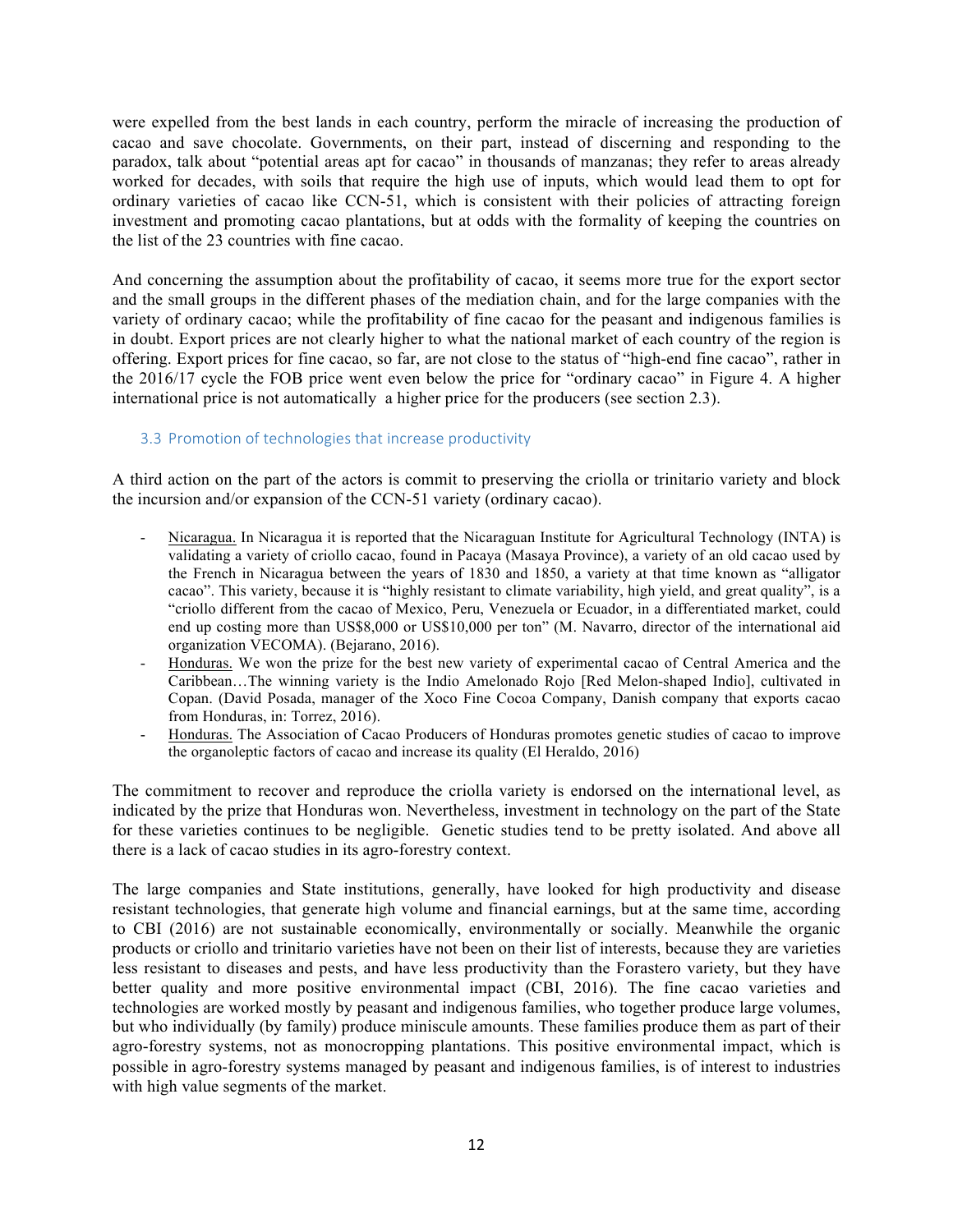In cases like INTA-Nicaragua, where they decided to do studies on varieties consistent with fine cacao, something that was very praiseworthy, paradoxically however producer families did not correspond in kind. To explain the reasons, let us illustrate this with a concrete case of the members of the Dalila cooperative. This cooperative accepted external resources to establish a clone garden of grafted, highly productive cacao plants, as well as to provide technical assistance under a crop logic (focused on cacao). The members of the cooperative could take those plants without having to pay for them. But they rejected them. Why?

In the countryside we are accustomed to criollo cacao, because it grows big and bears fruit all over, while the grafted plant grows small. Some time ago some of us took grafted plants from another cooperative and they did not grow. And even though it might produce more, we don´t like them because of their costs; there are producers that live far away, and those plants get damaged along the way; the grafted ones would have to be planted  $3 \times 3$  and the criollos we have at  $4 \times 4$ . Nor have we seen that these grafted plants produce much in our communities.

Previously we cultivated a variety of corn that grew tall, each plant produced even two cobs; it was when we had fertile land. Afterwards a variety of short corn came in, we did not like it, but we got accustomed to it because our lands were no longer fertile, and that variety did produce on that land, even though it needed more weeding. Now the tall corn does not produce. Would it be that the grafted cacao would produce more on land that is poorer? (F. Peña, harvest collector of the Dalila Cooperative, Sasha, November 2016<sup>14</sup>).

If the logic of the producer families was to make money, they would immediately go into ranching, including milk cattle to have daily income, benefitted also by the continuous improvement in the roads and with better possibilities of getting loans in the formal banking sector. Cattle is more profitable than cacao; in fact, the livestock areas in cacao growing municipalities are increasing.

The logic of peasant and indigenous families, nevertheless, is to diverify their agro-forestry systems and maintain the fertility of the soil in order to feed their families. Therefore, if the price of cacao paid to the producer, for some "miracle" were to increase proportionally with the increase of international prices, the peasant and indigenous families would improve their cacao along with their other crops. This has been the strategy in order to not lose their land. If they specialized only in cacao, and then after making themselves dependent on cacao, prices went down, they could end up losing even their land. Under that logic, the family thinks in the following way: if I plant grafted cacao and they give me technical assistance for the cacao, accepting that I am going to get a larger volume and a better price, that will require more inputs and much more inputs than years ago when my land was still good, where am I going to get money to buy the inputs? If I manage it organically, with what material am I going to fertilize it and who in the family is going to help me make organic fertilizer if all my children are in school? If I am able to do it, neglecting my other crops, what guarantee do I really have that they are going to pay me better and those good prices are going to be maintained over time?

From this, productivity has to do with the technical aspects (variety, density and management of the cacao in diversified production systems, moving plants in bags over long distances), economic aspects (resources for fertilizing or to make fertilizer, prices, availability of labor), social aspects (functioning of the family and the cooperative) and the political part (peasant autonomy or dependency on the strength to make money at whatever cost). This combination of aspects vaporizes the belief in a "miraculous variety" from those who preach that "with just planting such a variety you produce more", and makes us understand that productivity has to do with the area (production systems in certain spaces) under family and associative modes of organization (e.g. centralization of the clone garden vs nurseries on farms), and mediated by institutions (e.g. mediation, inheritance, sharecropping).

<sup>&</sup>lt;sup>14</sup> This quote was expressed to the author, to E. Fernández and K. López). Likewise the other quote from Peñaranda.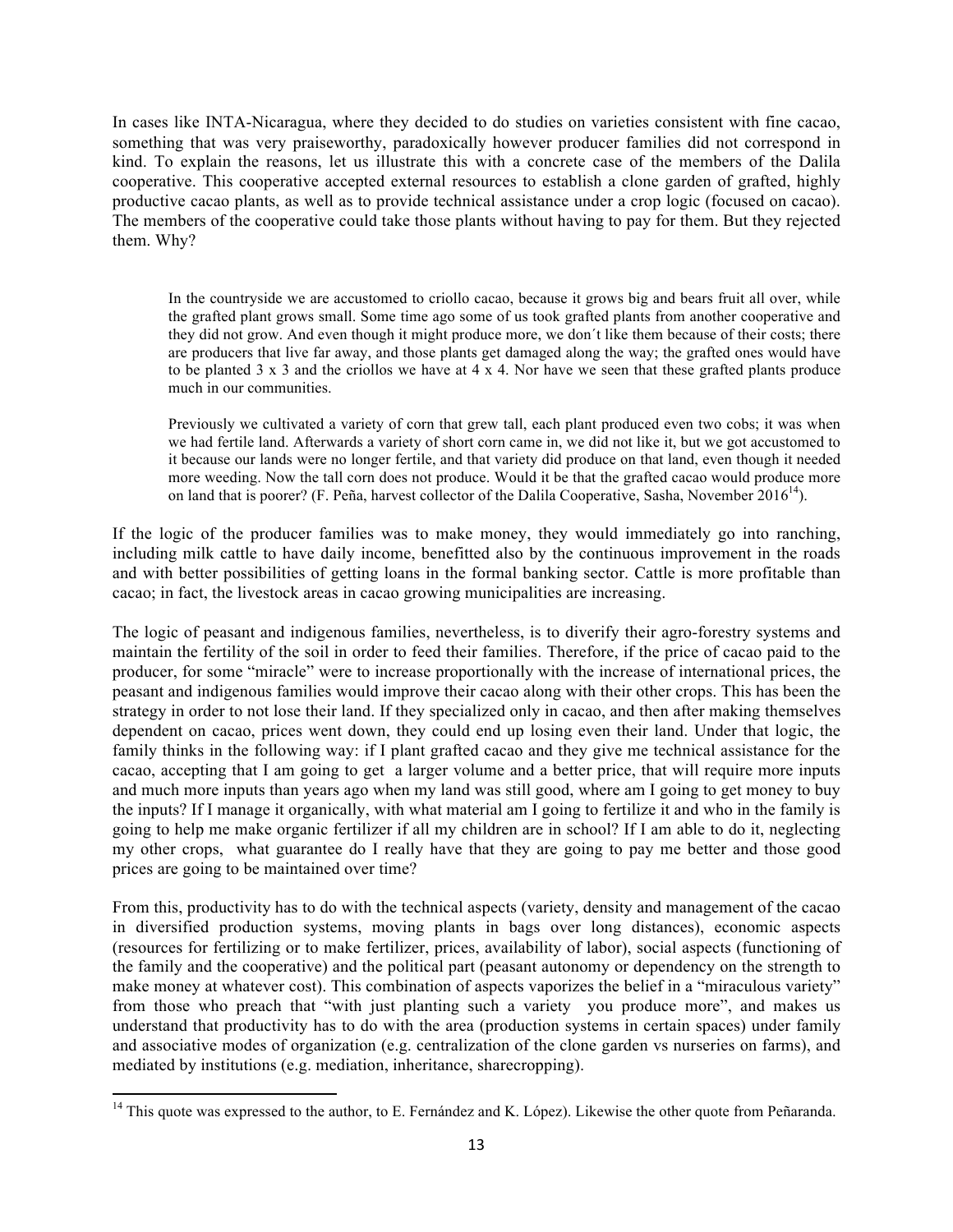### 3.4 Centralization of processing to increase the quality of high end fine cacao

With that same logic of the cloning garden and centralized technical asssitance, the fourth action of the players in cooperative mediation is increasing cacao quality through concentrating investments in processing. The principal argument is that cacao quality mproves if the cacao is collected as pulp and processed in one place with "homogeneous fermentation." The traditional manner has been to harvest the cacao, dry it and sell it, which is adequate as a subproduct for an infinite number of products like pinolillo, tiste, base for baking, coffees, drinks. While promoting cooperatives in Nicaragua, slowly the chocolate companies demanded processed cacao, that is to say fermented and dried cacao, in order to make chocolate. How did this process of concentration take place?

Flesh changed the model for delivering cacao, because they said that they were getting bad quality cacao, that they buy based on the flavors of the cacao. Previously they had told us that it depended on the size of the cocoa bean, while now it is the flavor, so they tell us: "when you ferment and dry it in your home, each one dries it differently, that is why the cacao comes in with a wood flavor, others with a smoke flavor, others with a soil flavor. Better to take it to the cooperative, so that it all receives the same treatment and gets one flavor." (N. Peñaranda, harvest collector of Dalila).

It is believed that homogeneous fermentation provides the quality that demanding markets require, and that when the peasant families ferment and dry it, the needed uniformity is not obtained to export a container. An assumption behind this logic is that it is presumed that the cacao from all the zones with different ecologies (altitudes and ecosystems) in a municipality is standardized cacao, and that its quality (flavor) can be determined in a centralized process, regardless of the management that it receives, the altitudes and ecosystems where the cacao was grown. This hypothesis assumes that demand will come only from the market that seeks ordinary cacao for standard chocolate for massive consumption. Note, this is an assumption that ignores the importance of fine cacao, its potential to get to high value segments of the market, and pushes the cooperatives to be the means for the "homogenization" of the production of cacao coming from small producers. This way it would seem that the cooperatives are serving more the large companies that are betting on standard products.

Correspondingly (see Diagram 2), a peasant member of the cooperatives that used to sell dry cacao (light blue color), instead of scaling up to other phases of the chain, quit drying cacao and was left to selling cacao pulp (dark blue color). On the other hand, the international companies bought only dry fermented cacao, and one – the largest – importer of cacao for their country, moved into exporting, and also into controling the different phases of the chain, including establishing



their own cacao plantations. This process, obviously, has been full of tensions: let us hear from one of the actors that was a part of those disputes.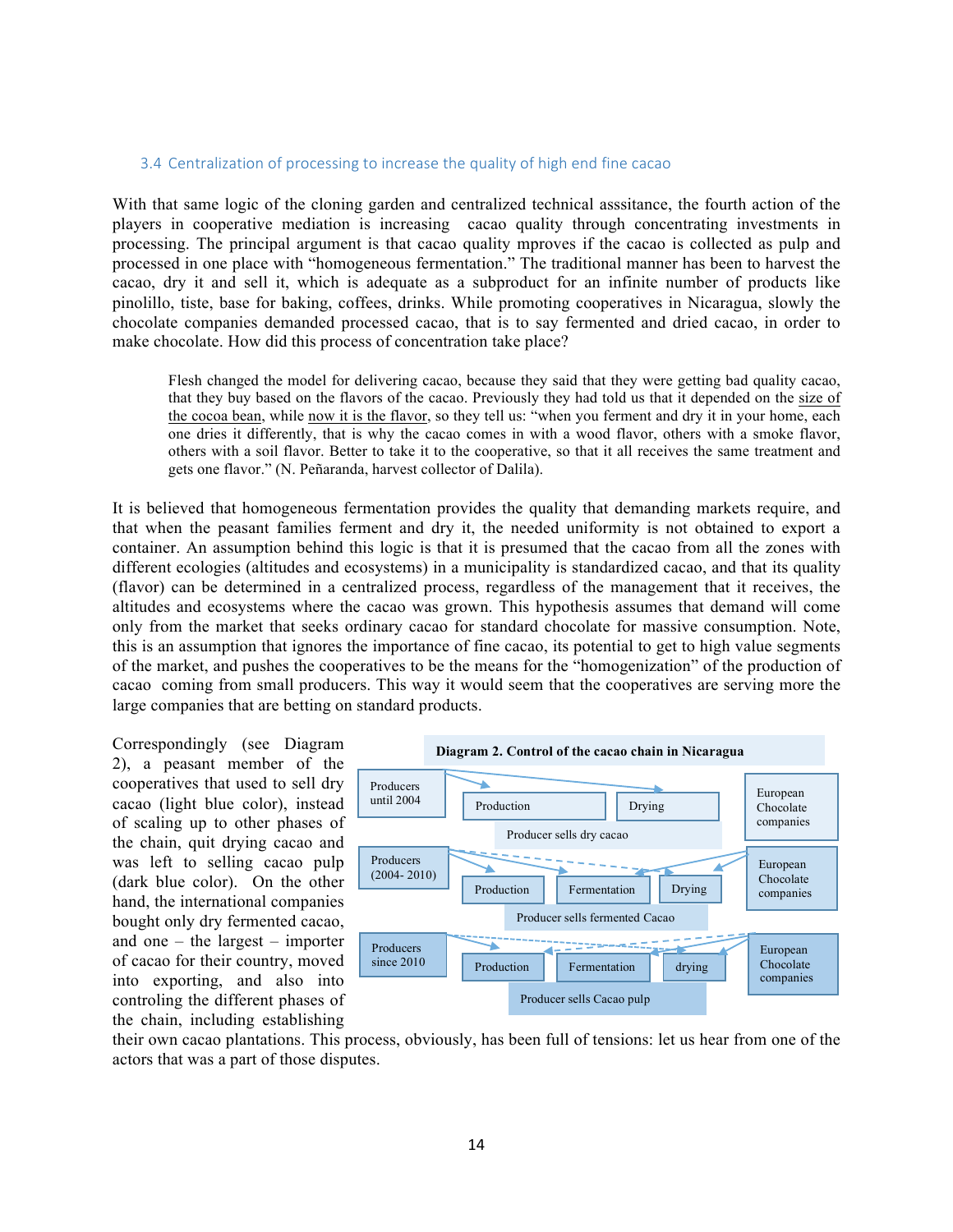With European advice, we wanted the peasantry to turn in fermented cacao, but since there was a multiplicty of qualities, the Flesh company pressured to have better quality, and demanded 0% mold. We thought of having 2 subunits to get more cacao and ferment it, where some peasant families would ferment it with the work of the women, and that the Dalila cooperative would pay them a preferential price. But Flesh wanted it to be centralized, and that is what there is now. In Sébaco the idea of Flesh was to have that installation to dry cacao, a place that was less humid, they even thought about renting the patio of a rice plant; the idea was to produce cacao in humid zones and 80kms away dry it under better conditions. After seeing the conditions where the peasants were not able to ferment it, little by little they ended up installing a fermentation center in Sébaco. Now they do accept a percentage of mold. (H. Konrad, Director of RDA  $NGO$ <sup>15</sup>.

The producer families organized into a cooperative, with the support of that NGO, collected fermented cacao from peasant families, then moved to collecting cacao from peasant sub-units that would collect and ferment cacao, and in the end the cooperative fermented all the cacao collected. What follows is seen from the side of the peasant families: I can ferment the cacao and dry it, after a number of times now I have done it; but when they tell me that my cacao smells of soil, that there is too much moisture in my area, and when my cooperative repeats what the company says, that they want 0% of mold, how can I insist on fermenting it at home or do it as a group in my area? Power relations are imposed using technical language ("flavor", "mold", "moisture" and "quality"), and in that, the role of the cooperative being an instrument for its members loses ground.

## 3.5 Promotion of associative organizations and inclusive businesses

The fifth modality of action in support of cacao has been the promotion of cooperatives under the leadership of large companies and international aid agencies.

Forming cooperatives to get cacao was the first strategy. In the case of Nicaragua, the aid worker H. Konrad at the end of the 1980s got interested in cacao; and in the 1990s Konrad, through the RDA, financed by the Flesh company, promoted the organization of the Dalila cooperative. Flesh would buy cacao in small quantities at prices below the national market price, and requiring high quality. At the end of the first decade of the 2000s, Flesh became convinced of the quality of the cacao in Nicaragua, doubled and even tripled the price paid, and demanded large volumes of cacao; to do so it allied itself with a national NGO, ABC, and they formed a dozen cacao cooperatives. In a parallel fashion, Flesh invested in its own infrastructure to ferment and dry cacao to improve the quality of the product; in a short period of time, 2012, Flesh became convinced that its increasing demand for cacao in Nicaragua was not being met by the cooperatives, which is why it established a 1500 hectar plantation of cacao.

Why so much interest in cacao in the country? *"Because the Ivory Coast and Ghana, the two biggest producers of cacao in the world, have child labor practices and use very noxious chemical inputs, and consumers are looking for chocolate with cacao from countries that do not have these practices, and that is why we buy cacao in Nicaragua and starting in 2018 we will only buy certified cacao,"* a Flesh official told the board of the Dalila cooperative. From this we see that Flesh, through the NGO RDA and later ABC, and accompanied by international aid organizations and regional research centers, formed the cooperatives in order to get fermented cacao, while they slowly entered into the processing and production phase. Without forming the cooperatives it would never have gotten the cacao from the peasant and indigenous families, nor would it have gotten fermented cacao, nor would it have entered into the processing phase and then the production phase of cacao.

Organizing public-private programs was the second strategy. A program in Central America is the Modern Inclusive Markets Program, whose objective is to "facilitate spaces for dialogue and exchange

<sup>&</sup>lt;sup>15</sup> This quote was said to the author and E. Fernández.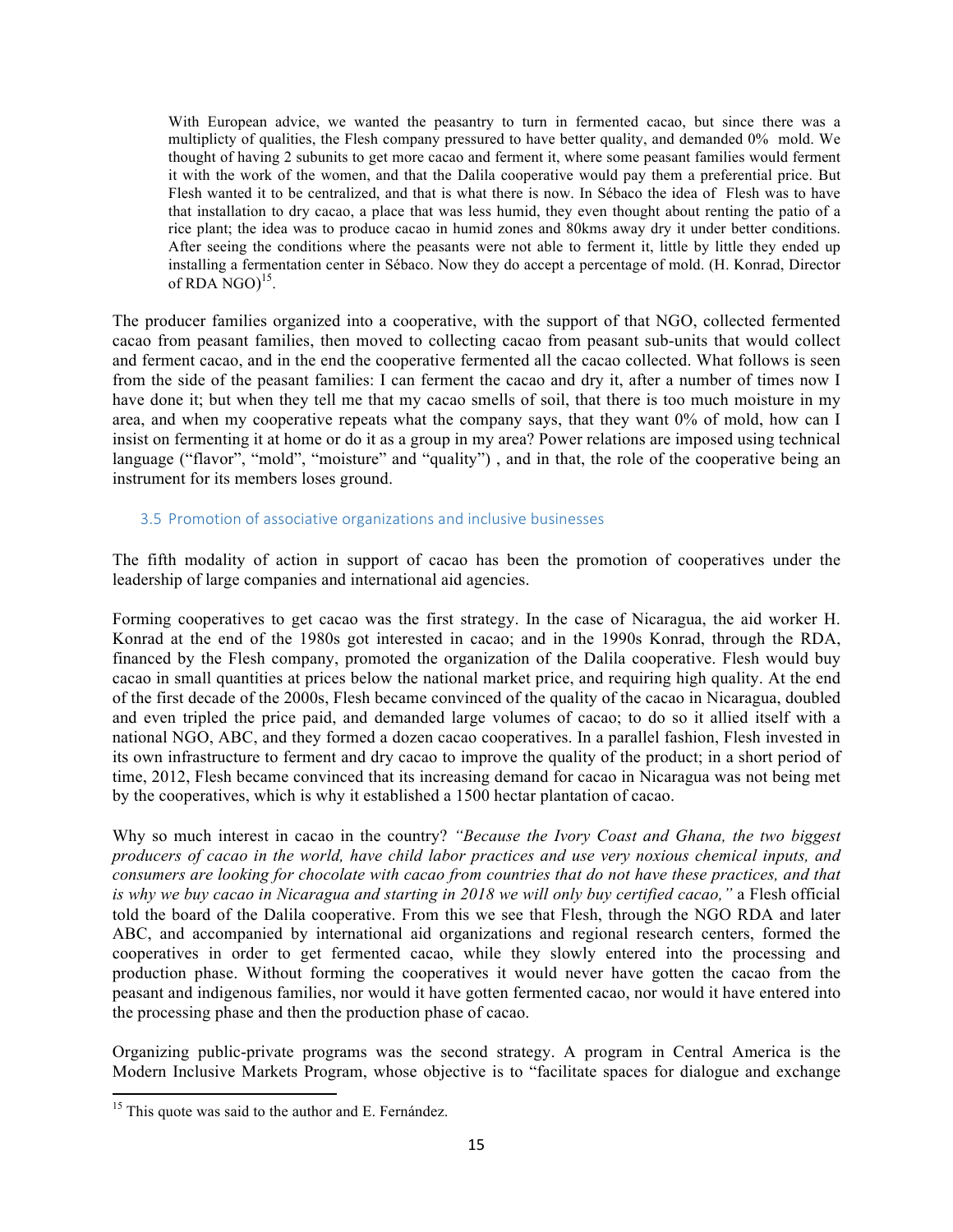among public and private actors in order to jointly build a common vision for the cacao sector" (K. Janssens, regional representative of VECO MA) (López, 2016). According to the actors included in this program, they have three keys for success (APEN-collaboration, 2015). The first is that they get "high quality product, which is rewarded (by the chocolate industry) which pays them an additional 40% above the New York Exchange price in the United States." The second is that "in Europe (the chocolate industry) is second in the sale of chocolate bars, after the Milka brand…It has a project to create next a line of Nicaraguan chocolate with dual certification. Success (for that chocolate industry) is rooted in the direct connection between the company and the producer, that becomes an alliance that allows them to have more communication, better planning for the production of their chocolate, and make quality and quantity adjustments." And the third is that the Alliance is a Regional Learning alliance involving aid organizations and academic institutions.<sup>16</sup>

That program in the case of Nicaragua is an alliance between the Flesh chocolate company and Dalila as an"example of the success of inclusive businesses." Nevertheless, the Dalila Cooperative<sup>17</sup> was on the brink of bankruptcy between 2015 and 2016, was rescued in large measure with the support of another chocolate organization; the cacao prices that Flesh pays have difficulties in reaching the level of "ordinary cacao" in Figure 4. Within the framework of this program some aid organizations, probably because of the prevalence of distrustful relations with the cooperatives, administer their resources separately with their own staff, putting in doubt the "direct connection" and "learning alliance."

Summarizing this section, companies, aid agencies and governments respond to the demand for cacao through various mechanisms. They try to get each country included in the ICCO list as a country with fine cacao to get prices that are 3-4 times higher than the New York price. They try to increase the production of cacao based on increasing areas, large companies with plantations, technology that includes high productive varieties, and the organization of cooperatives so they can channel resources, technical assistance and training, and in exchange they collect cacao. They are looking for fine cacao centralizing its processing, establishing a cloning garden to produce grafted cacao plants, and promoting programs that have external resources to connect public and private actors at the service of markets. These mechanisms, nevertheless, are disputed: international prices for cacao have not increased substantially as a result of the inclusion of these countries in the ICCO list, the small increase in exported cacao did not translate into an increase in the price paid to the producer, the grafted plants were resisted by the members themselves, the organized cooperatives and associations are falling into systematic crises. Why is it that these good intentions of good prices, technologies and investments are not making a difference in the lives of the producers? That is what the next section addresses.

# 4. The mediation structure that is absorbing the resources and the opportunities

 

The policies for increasing cacao volume and quality do not seem to have worked. We argue that this is due to the fact that the policies combine a logic of hacienda, plantations and centralization of decisions and investments, which in the long run leads to greater dispossession of small producers and to selling quality cacao as ordinary cacao. These policies are absorbed by the mediation institution that constitutes

<sup>&</sup>lt;sup>16</sup> There is another program called cacaomovil (see: http://www.cacaomovil.com/), launched in 2016 and supported by Lutheran World Relief with funds from aid agencies from the USA. It is a program that benefits 4,000 producers from Honduras, Nicaragua and El Salvador. On that webpage can be found a "tool box" of 10 guides, from how to establish nurseries to its commercialization.<br><sup>17</sup> In that same municipality (Sasha), 3 organizations have been working on collecting and fermenting cacao. The

Dalila cooperative went into crisis and is in the process of recovery; the other cooperative was intervened by ABC, the organization that imposed their own staff on their management-administration; and the third was an association went bankrupt in 2016.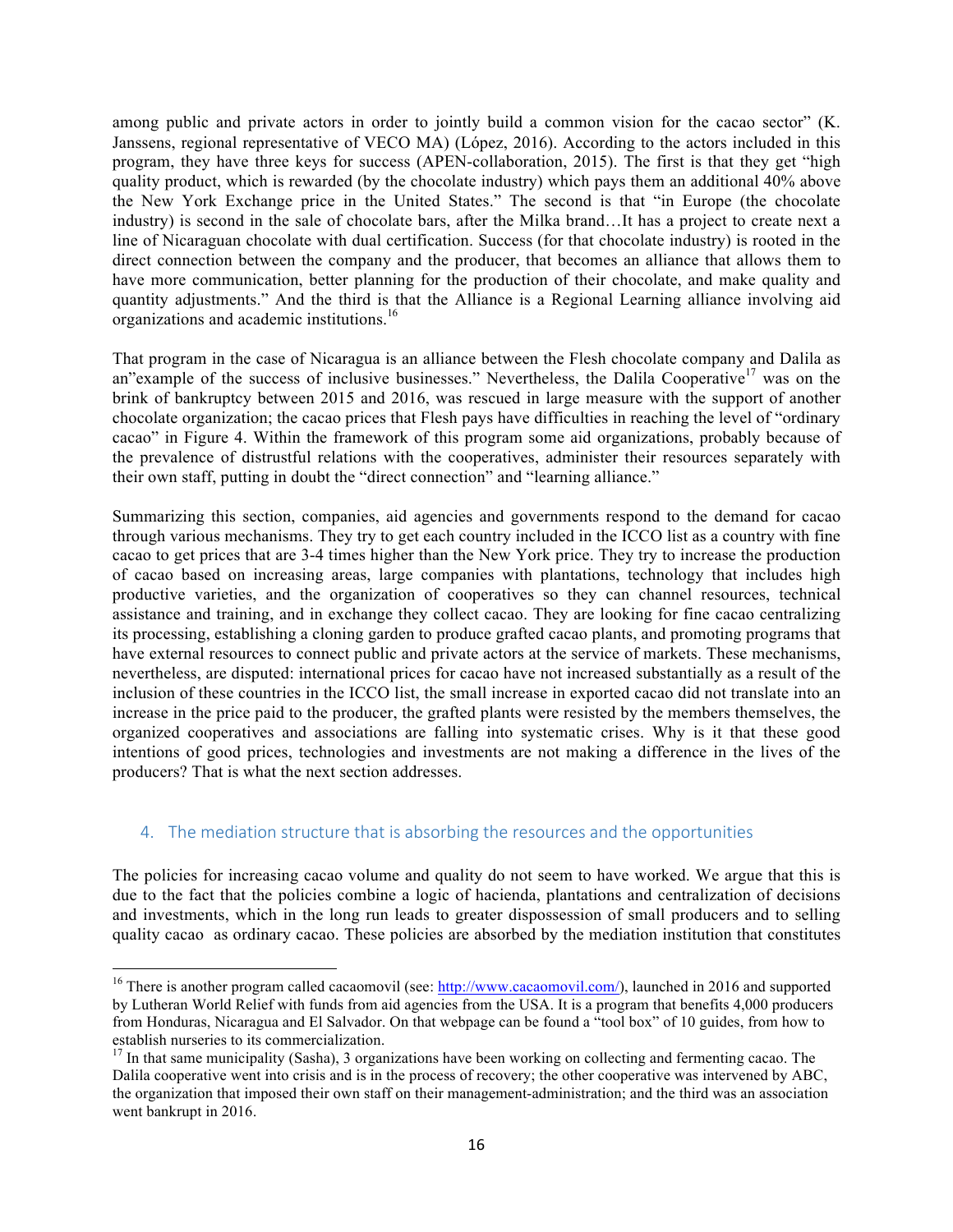the "black box" of the cacao jukebox. The mistake lies in trying policies without transforming the mediation institution. Here we analyze that historic mediation institution and we argue that cooperative mediation was absorbed by it.

### 4.1 Historic mediation

There is a transnational structure around products like cacao: see Diagram 3. Seen from below, the lowest income producers, who live far from municipal markets and have less cacao volume, dry their cacao and sell it to local buyers; while the producers with more resources, closer to the market and that have a larger volume of cacao, sell their product to the municipal buyers, who homogenize the drying of the cacao that is bought and sells it to a provincial buyer; who in turn sells it to national and international companies, where they turn the cacao into chocolate or use it as a subproduct. Seen from above, the physical investments, earnings and human capital are concentrated in the upper part.



The institutional structure of mediation underlies the

product flow. The first that appears in the structure is the centralization of decisions about prices, measuring the weight, degrees of moisture and the determination of the quality of the cacao. Correspondingly, the producer takes his cacao to the local merchants who tell him the price is such and such; likewise the local merchant passes it to the municipal merchant, until it reaches the exporter who tells them, "the stock price went up or down." Each actor in each phase sets the price, depending on the price that someone "higher up" gave them, and depending on the profits that he wants to get in the context of the competition that he has; if "from above" the provincial merchant says that the "prices dropped from C\$37 to 35/lb for dry cacao", the municipal merchant that previously paid 34 to sell it at 37, now assesses whether to pay 32 or 31, and so successively to the local merchant, and even the producer that has the option of telling his wife that cacao went from 29 to 25. The meaningful phrase that is repeated in the chain is: "this is the price." From this we understand that the more the price varies, the more space the merchants have to manuever with those "from below", while at the same time they are resigned to the price determination of those "from above."

This mediation is unquestionable and discriminatory. The decision from "above" is not questioned, under the risk of being left out of the mediation, and above all because it is thought that "the one below" lacks (business) capacity. This combination is what has intensified the sense of resignation and providencialism in producer families, while at the same time acentuating the power of mediation as the only path of life.

In the face of this centuries old institution, the producer families resist in a differentiated way, while they appear to submit to it. Their end goal is to feed their famiilies and avoid becoming farm workers; they reject the logic of only making money, at the same time they experience relationships of gender inequality within the family; they diversify their crops and their income, conserve their water sources, while at the same time they deforest; they manipulate the weight of the cacao (e.g. 43 or 45 grams of moisture in Figure 6), they sell cacao pulp and dry cacao, and they cultivate connections with various merchants. From here we see that the more they diversify their production, the more they look to feed their family as a priority, and the more the whole family participates in their decisions, the more resistance they offer and the more they persist with that logic, and vice versa.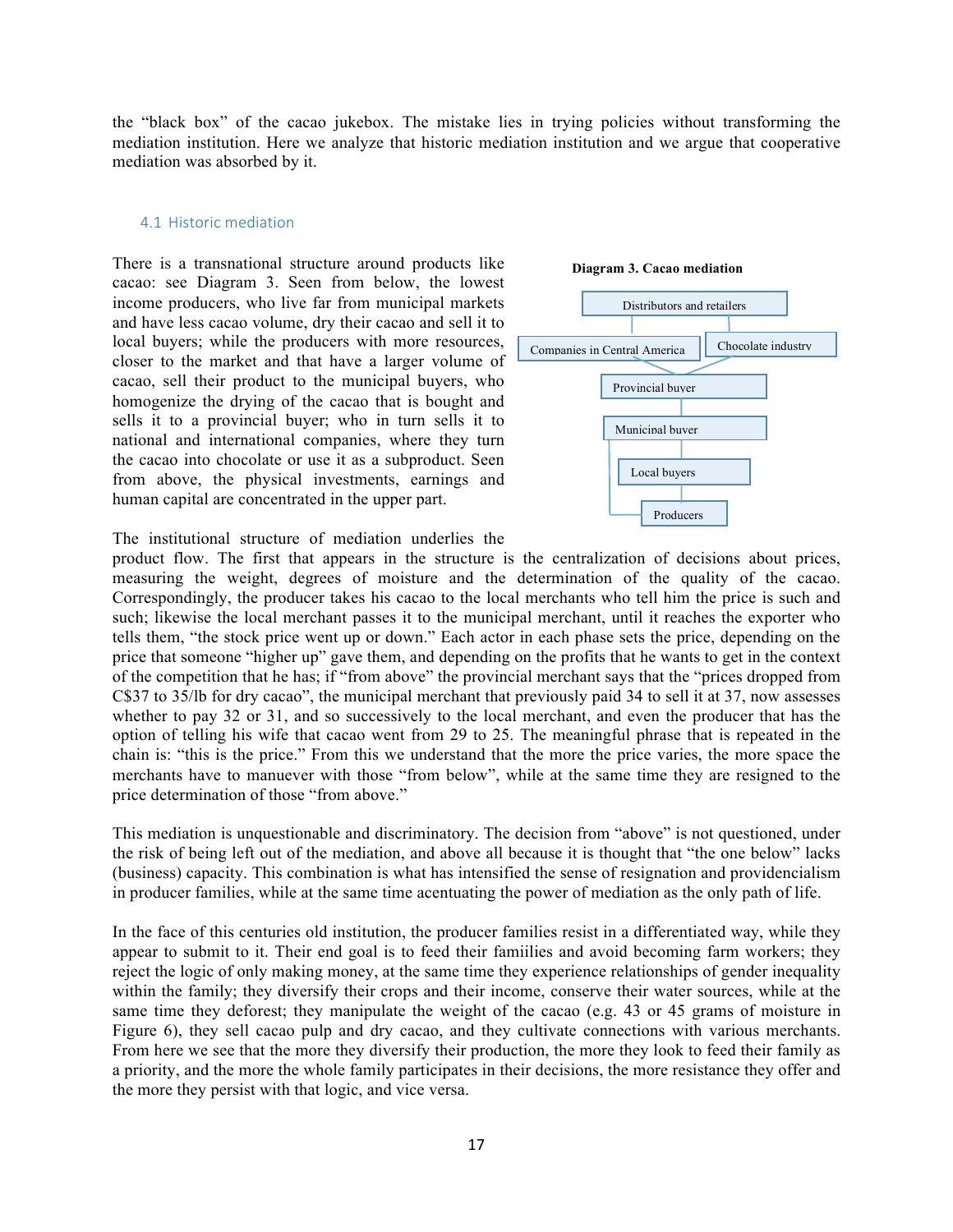### 4.2 Cooperative mediation

Cooperative organization is presented as an alternative to mediation. In this work we argue that the historic mediation is absorbing cooperative mediation and the fair trade structure. **Diagram 4. Chain of actors "without"** 

Diagram 4 shows us how they appear formally. Companies assume that they are buying cacao from the cooperative. The aid organizations and State institutions assume that they are relating to the cooperative. The producer families, on becoming members of the cooperative, believe that they are its members. The economic and legal transactions confirm this mode of proceeding. So they talk about "direct relations", "fair prices" and solidarity economics."



Nevertheless, in scrutinizing the way decisions are made

about cacao prices, weight and quality, the type of relationships that exist between the cooperative and the buyer companies, between the cooperative and the aid agencies, between the members and the technical staff, and between the members and their leaders, it can be seen that the historical form of mediation has imposed itself again: See Diagram 5.

The president and/or manager of the cooperative, the day after his/her election, experiences something magical: the members ask about the price of cacao and about loans; the companies and organizations ask about cacao and ask because they are executing projects. This pressure from the environment forces them to accept what comes "from above" without questioning, and to make decisions concerning those "from below" without accepting questions. The buyers and the aid agencies let the president and/or manager know "this is how the price is", "this is how the project is." The president and/or manager ends up playing the role of the buyers: they do not inform the members about their decisions, the audits are only a formality, they move between the demand and supply of products and capital, they repeat what the company tells them ("if your cacao does not





have UTZ certification I will not buy your cacao") and take on the logic of the companies: what is important is collecting cacao and exporting it, in other words, what is important is money.

Lets look at this: the chocolate industry buys cacao not from the cooperative, as the formality of Diagram 4 shows, but from the president or the manager of the cooperative (Diagram 5), and the president/manager buys cacao from the harvest collectors who in turn buy cacao from the members. Correspondingly, the members treat the manager and/or president as if they were buyers, with the difference that they are also the "door" to access some projects. In this way the historic form of mediation is absorbing the cooperative and FT mediation. The associative side of the chain of actors of the cooperative and the movement nature of FT disappear; FT and UTZ certification and the aid agencies, seen from diagram 5, are functional for that despotic mediation. The business side controls the chain of actors – as the economy does society. The members appear with the only role being to produce cacao. A good part of the aid agencies tend to strengthen that mediation stucture when they repeat these type of things: "If the cooperative gets into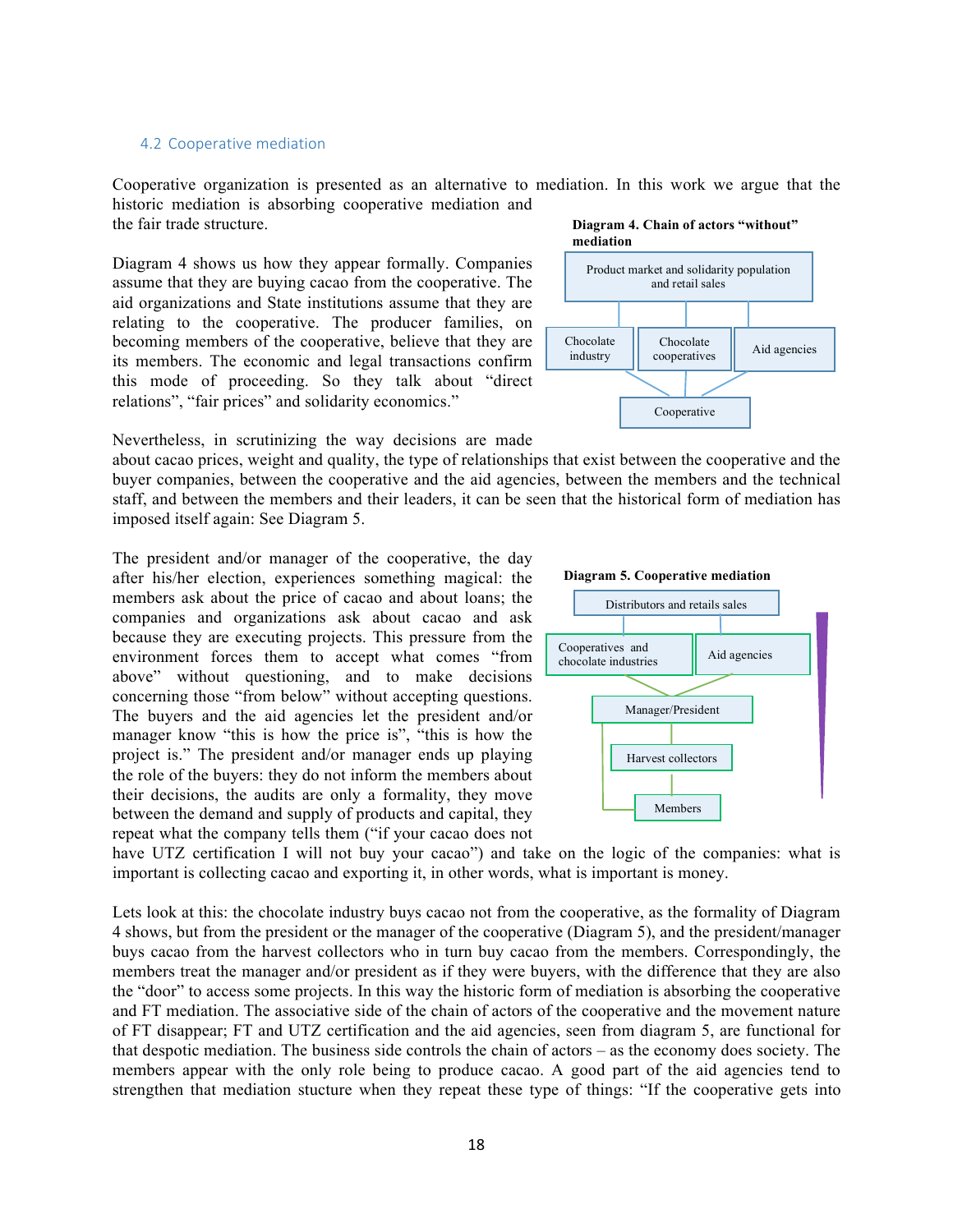selling cacao it has to operate like a business", "the weakness of the cooperatives is that they do not have a business mentality"…

The member families distrust that mediation. They see their leaders as "buyers" and the managers of buyer companies of cacao as the "patrons"- in fact a new source for swelling mediation with buyers comes from the cooperatives. They understand that the external actors give in to the business side legitimizing the privatization of the cooperative. Impotently they see how the new elites learned to divide the members based on projects (donations) and loans in favor of some and excluding those who raise questions. They analyze their words; "dedicate yourself to one crop", "produce more volume", "plant varieties with high productivity", "be loyal to your cooperative", "we are the ones who can solve your problems". History shows them what these words really are: mono-cropping, no family participation in production and obedience to the market. So the member families, appearing to submit, resist: one part of their cacao they sell to other buyers, they reject the grafted cacao, they refuse posts in the cooperatives, and they pass off conventional cacao as organic or certified cacao, they allow the cooperative to fall into crisis to keep it from becoming a tool of the market that ends up taking their land away from them. They prefer to focus on ensuring their food and cultivating social relations in their community, while they postpone their dream of scaling up. Because they cannot scale up alone!

Under these conditions, even though the elites of each phase of the mediation chain capture the income, in the long term, all will lose out. The cooperatives will continue in periodic crises paid for by the price differentials and the members, they will collect volumes smaller than the demand, the FOB prices will not correspond to the status of "fine cacao", the prices paid to the producer will continue to be the most injust of the entire cacao chain of actors. But at the same time, the companies in the long term will not be able to increase their volume in a sustained way, nor will they be able to increase the cacao quality. Because the extensive way has limitations in increasing volume by adding more area, capturing volume through new organizations in new territories. Because in this extensive way livestock is more profitable than cacao for producer families. And because the drought of international aid organizations is getting worse, there are less and less donated projects, which is why the members of the cooperative will have less patience with the unfair prices, because the trickle of donated projects will no longer compensate for those prices.

### 5. A needed shift in the cacao chain of actors

The context is favorable for a shift. In addition to the limits to historical mediation, the part of the world population with more economic income wants more chocolate, the chocolate industry is demanding more standard and fine cacao, the producer families want to produce more and better cacao along with

improving their production systems, which is good also for mitigating climate change. In the long term the importing companies themselves want a sustainable volume of cacao. For the good of all the biggest challenge is the transformation of the mediation, which would imply holistic productivity in the entire chain of actors under conditions of social and environmental equity. How can this be done? See Diagram 6.

Following Diagram 6, the cooperatives reorganize into micro-territories (concentrated communities), make connections with companies and aid agencies, and among several cooperatives working together maintain





an office in the municipal capital for operational aspects; accounting and export paperwork. The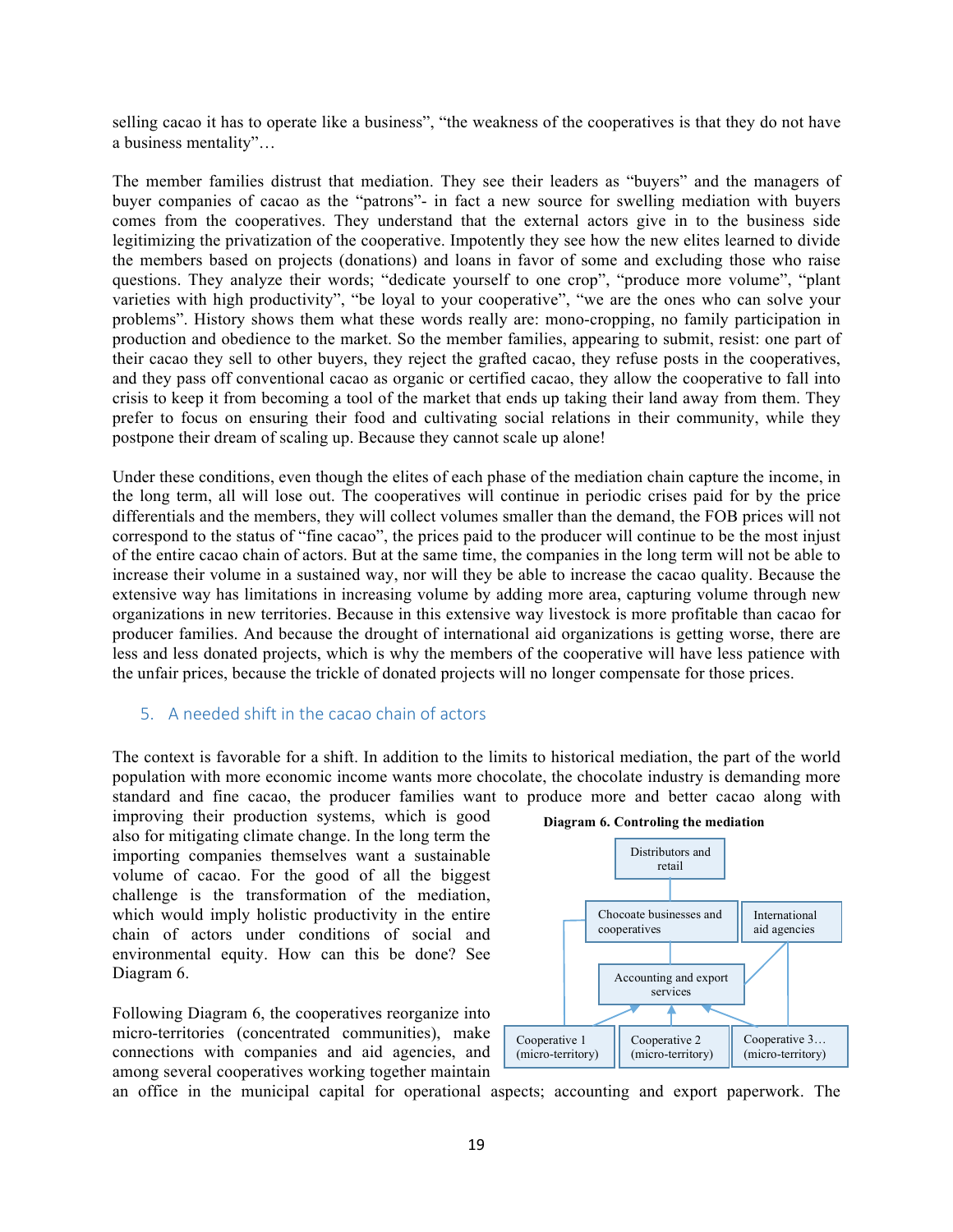effectiveness of this shift, we think, will make historical mediation more competitive, offer better prices to the producers, and improve the quality of the cacao in all phases of the chain, which is why all the actors will benefit to the extent that the basis for the entire chain - the producer families - raise themselves up economically, politically and socially. We describe this shift in what follows.

### 5.1 Construction of connections that would transform the mediation of cacao

Three elements are key: (re)organizing cooperatives into micro-territories, generating communication between communities through the cooperatives, and getting decisions in the mediation to be made with more information and participation. Concerning the first, reorganizing cooperatives into concentrated communities and innovatively emerging in the face of adversities, can overcome the geographical dispersion of the members, and have the physical investments for cacao collection and fermentation, as well as the clone gardens for experimenting with the producers, in the same micro-territory. At the same time, this form of organization would imply making the democratic mechanisms more effective; on the one hand, lowering the costs of organizing assemblies and meetings of the Administrative Council and Oversight Board, because they would be held in the same micro-territory, and no longer in the municipal capital; and on the other hand, it would increase the frequency of those meetings and they would be at more convenient times, and additional contact between the member families would allow for more collaboration, mutual control and trust. It would also help to build more equitable and loyal families, because the current form of organization instead has contributed to the erosion of the family, with many leaders increasing their lovers and liquor consumption in their frequent travels far from their communities. A concrete result of this is that they will produce more volume of standard cacao and cacao with its quality differentiated by the relatively homogeneous soil and climate conditions of each microterritory, a quality that in the long term might obtain a brand of origin for high value niche markets.

Concerning the second key element, the communities would have in the cooperative a means they could leverage for scaling up. The processing activities, for example, would generate employment. The community would expand into diverse social and economic activities (e.g. sale of prepared food and lodging for visitors to the cooperative from outside the community). More local cash will flow at the local level. If several cooperatives reorganize in the same way in a municipality, they could share an office with staff responsible for the accounting and export services (payment of taxes, meeting custom requirements, cacao certification). Given their differentiated product, the sharing of practices and thinking among the communities through their cooperatives could be multiplied under a "cooperative to cooperative" spirit, and with that their agro-forestry and livestock-foresty systems, and the care of their natural resources would improve. The visits are important: "I met a woman who sold homecooked food in Honduras, she supplied herself with a very diversified small area; that story I made my own" (S.L. Tórrez, expresident of a cooperative, Nicaragua).

And concerning the third element, the buyers and aid agencies would relate to the cooperatives located in the micro-territories. There would not be visits from a city to a municipal capital, but from a city to the countryside. This relative decentralization of the relationships would allow the aid agencies to ALSO talk with the members about their situation, and then with the board members and administrative staff, which would contribute to more information and to the fact that the prices of cacao be agreed upon, calling into question the "sacred" nature of the decisions of "the highest person" in the mediation. The cacao importer and the producer (member) can give one another the percentage of the drop or rise in the price of the buyer to the cooperative, and the coop in turn to the producers, which in itself can cause positive changes in the actors of the cacao chain. In addition this process would imply that the local buyer would cede his place to the cooperative in the micro-territory, like the fact that the "manager/president" (municipal buyer) would cede his place to the cooperative functioning through its bodies.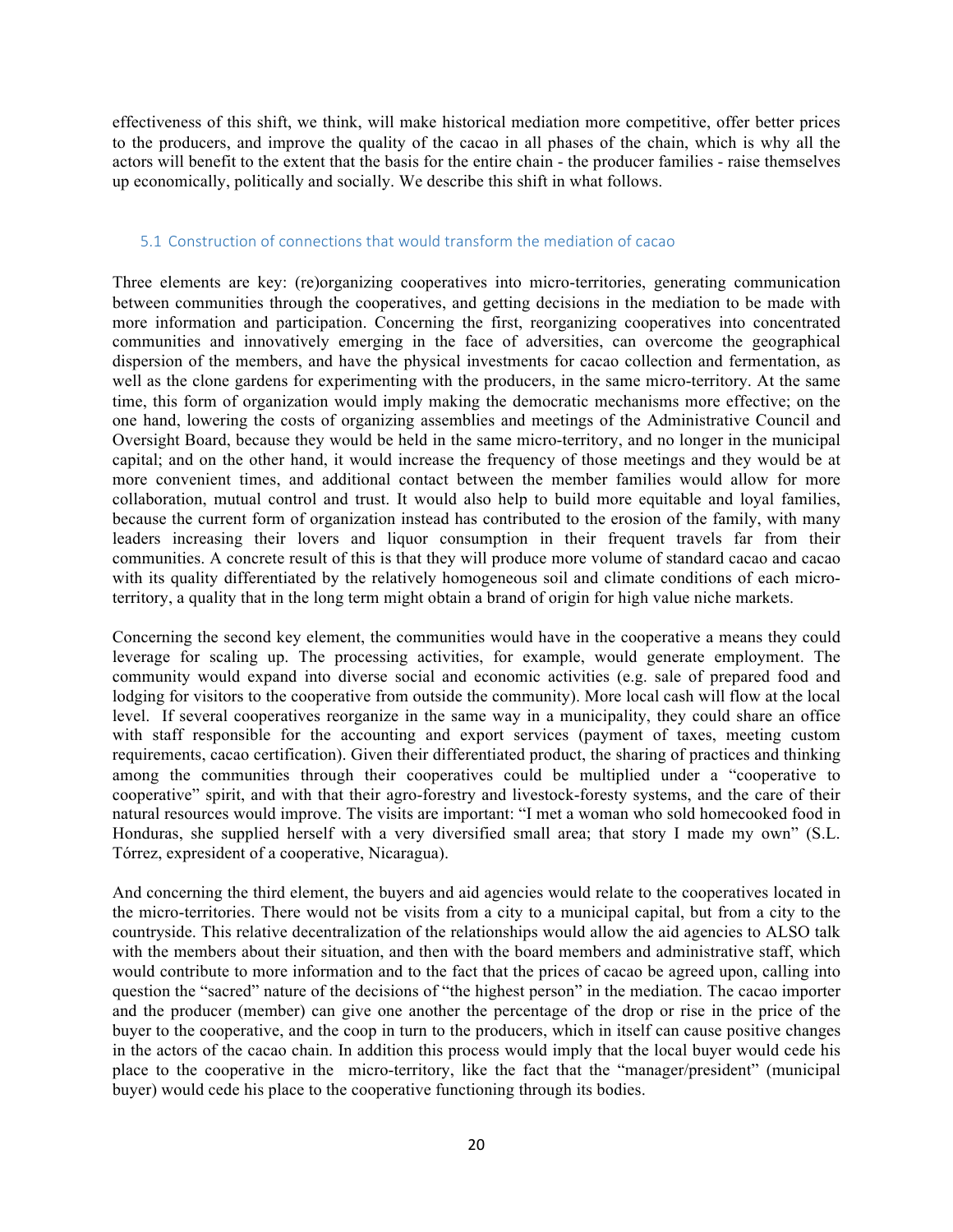Consequently, a cacao growing municipality would offer 3 to 4 qualities of differentiated cacao, one quality per cooperative in a certain human ecology (micro-territory). This would mean an increase in the number of members and volume of cacao, which in turn speaks of an improvement in the agro-forestry systems, which is good also for mitigating climate change.

### 5.2 Construction of glocal communities with accompaniment

The reorganization of cooperatives and the transformation of mediation require that buyers with a greater commitment to social justice step up their efforts so that cacao be differentiated in terms of quality, the associative side of the cooperatives and the movement nature of fair trade be recovered, and this process have systematic accompaniment in order to discern new pathways. Concerning the former, the idea of reorganizing a cooperative in micro-territories is due to the fact that differentiated quality necesitates that small producers families get organized in order to standardize its handling; this is possible in a group, because the more differentiated a product is, the more small producers families need to organize (Mendoza 2017a). This is possible with the support of buyers interested in cacao with differentiated quality coming from specific ecologies, FT certfiers that monitor the interaction of the associative and the business sides of the cooperative, aid organizations that base their work on specific research on those micro-territories, and State institutions that ensure that cooperative law is enforced.

When the business and associative sides of the cooperative interact, the cooperative has a high probability of being successful (Mendoza 2017a); and when the movement character and institutionalized fair trade processes interact, trade can be a source of hope for all the actors in the chain, particularly for the producer families (Mendoza 2017b). That interaction requires the associative side of the cooperative to really function formally, formal in terms of the regularity of meetings, and real in the sense that the decisions of the cooperative are made in their respective bodies, what we call "the cooperative holy trinity" (general assembly, administrative council and oversight board). For the interaction between the movement/institutionality of FT, we need to recover the movement nature of FT, which precisely consists in connecting with the associative side of cooperatives, the human side of the member families, which is the democratic side of the chain of organizations. It is that side which, based on their networks and learnings, makes the production and processing of cacao possible.

This interaction process requires lasting alliances and timely accompaniment. Alliances: the cooperative is a resource of the communities, which is why an alliance between the members and the population of the community should be cultivated; the entire mediation network needs to deepen its direct relationships in such a way that in each phase the interaction between business-association and institutionalitymovement is cultivated.

Finally, the role of accompaniment on the part of some external organization is necessary. That counterpart should have the capacity to combine research, training and facilitation to provoke reflection. Its tasks include ensuring the aforementioned dual interaction (in the cooperative and in FT), the dual alliance (cooperative-community and movement-institutionality) and forming a team in the territories on the basis of young graduates from universities and leaders so that it be they who would accompany the proper processes in the long term.

# **Conclusions**

There is demand to increase the production of cacao by 30% by 2020. This means that small producer families, who produce 90% of world cacao, need to increase their production. In this article we show that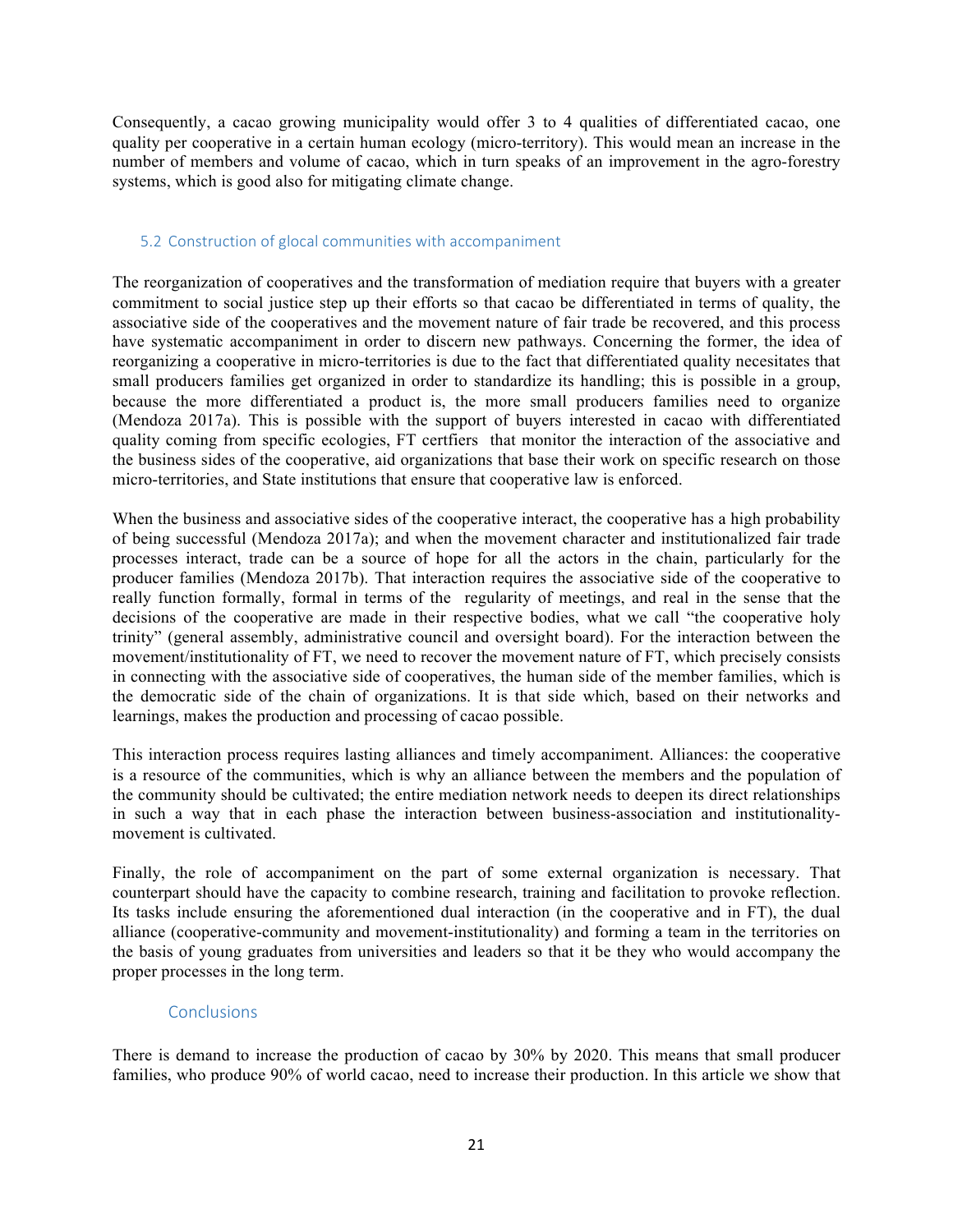that is not going to happen, and that the crisis that the chocolate industry talks about is truly a crisis, because what needs to die is not dying, and what needs to be born is not happening.

Mediation is the big obstacle. That institution is saying that more and better cacao is going to be produced by intensifying mediation. Correspondingly, the extensive way is a logic that inspires different actors, in the production of cacao ("more area for more cacao") and the actions of cacao buyer companies ("getting volume from new organizations on the agricultural frontier"), aid organizations ("more training without doing research") and State institutions ("more foreign investment, more jobs"). In this article we show that that logic constitutes a paradox, that with those practices all the actors in the chain, including countries, earn less; and there are no conditions for cacao to continue increasing in volume in the next 10 years. Because the extensive way has structural limitations, there is nowhere more to go, families are beginning to leave the countryside and migrate, international aid is now at a minimum, and uncertainty about the future is worse. Because family agriculture is not mono-cropping in nature, nor does it only bet on financial accumulation. Because improvement in prices for the countries of Central America that are part of the 23 countries in the ICCO list is not promising; planting connections is not like planting cacao whose harvest comes in 3 and even 2 years, connections are harvested over decades and on the basis of intensive work; it is not just a matter of pursuing capital, but above all, social relationships under democratic mechanisms.

The response to this crisis and its causes, on the part of the companies, aid agencies and governments has been a logic of "more mediation to get out of the crisis". That consists in getting countries on the ICCO list to access higher prices, increase production of cacao through increasing area, betting on high productivity technologies and attracting investment from large enteprises, and committing to quality cacao by organizing cooperatives and associations from outside, concentrating cacao processing, centralizing decisions, and imposing a logic of making more and more money. As a consequence of those policies and strategies, the crisis of cacao persists and "the sea is not opening up."

Without a good diagnosis, it will be difficult to see good solutions. This is what those policies and strategies have needed. In this piece we understand that mediation is a "social jukebox" where any policy and good intentions produce results that are the opposite of their objectives: looking for more and better cacao, wanting to improve the lives of the producer families, importing companies do not meet their demands and there is no substantial increase in cacao areas nor productivity; the cooperatives that produced it live in cyclical crises, so they support new cooperatives that also fall into crises…

This situation is not going to change as long as they continue functioning under the centuries old institution of mediation, whether you call it traditional, private or cooperative mediation. The key is in organized family agriculture (in cooperatives or associations) around differentiated cacao in agro-forestry systems connected to historical processes of indigenous-peasant resistance. Under this framework, we think that a transformed mediation could free up energy from all the actors of the cacao chain, and would allow everyone to win. Correspondingly, we propose transforming the institution of mediation, reorganizing the cooperatives into micro-territories where physical investments and decisions are decentralized around the production of differentiated quality cacao, that this dynamic be matched by the chain of cacao actors, FT and international aid agencies, and that there be accompaniment by some institution committed to social justice, to making the associative-business interaction in the cooperatives, and the movement-institutionality in FT possible, combining research, training and facilitation to provoke reflection. If this proposal is made viable, we think that that 30% increase in cacao can be met, and climate change mitigated, and that the peasant communities can scale up socially, economically and politically.

If communities mobilize and grow, peasant families have no reason to postpone their intent to scale up, and broader and increasingly more flexible mediation will be able to accumulate more in a more stable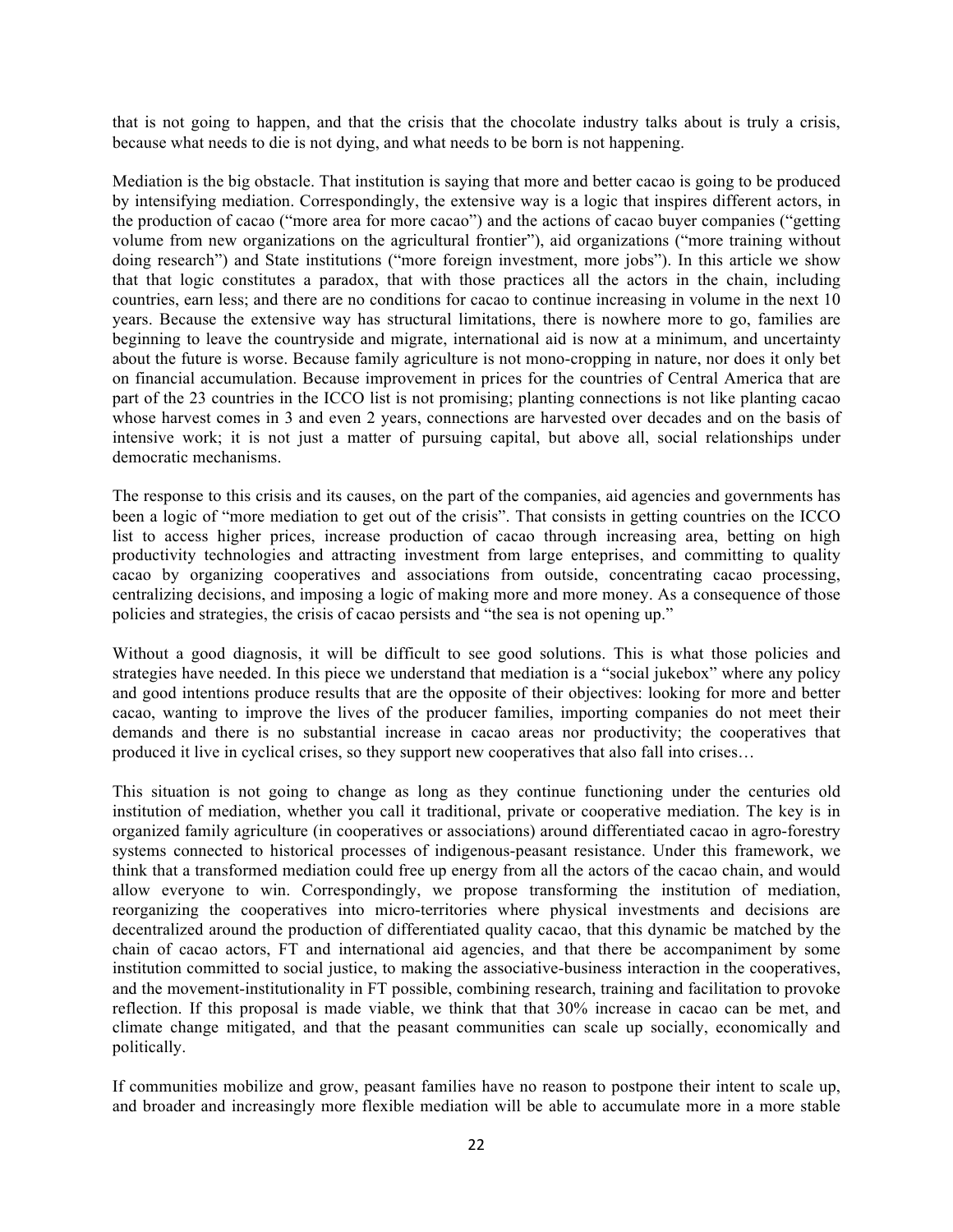way, in a more socially and environmentally equitable way, and in way in which these improvements reach all the actors in the chain, including the women and children of the producer families. Because cacao markets matter to the extent that human societies matter. Then Eve will have chocolate for a good bit of time, and "the sea will open up" so that the spirit of the community of Izalco can cross through it and remind us that chocolate comes from them.

# References

ACAN-EFE/Honduras, 2014, "Falta voluntad política para cultivar cacao en Centroamérica, dicen expertos" en: . http://www.laprensa.com.ni/2014/09/28/economia/1241903-falta-voluntad-politica-paracultivar-cacao-en-centroamerica-dicen-expertos

APEN (colaboración), 2015, "Ventas de cacao viento en popa." La Prensa Boletin: http://www.laprensa.com.ni/2015/09/21/economia/1905243-ventas-de-cacao-viento-en-popa

Bejarano, M. (2016). "Cacao fino, una mina de oro". En El Nuevo Diario. Periódico. Nicaragua. http://www.elnuevodiario.com.ni/economia/389242-cacao-fino-mina-oro/

CBI (2016), CBI Product Factsheet: Fine Flavour Cocoa in Europe. Holland: CBI CBI Market Intelligence. https://www.cbi.eu/sites/default/files/market\_information/researches/product-factsheeteurope-fine-flavour-cocoa-2016.pdf

El Heraldo, 2016, "El gobierno destina L 525 millones solo para el cultivo del cacao". Honduras. 14 agosto 2016. http://www.elheraldo.hn/pais/990014-466/gobierno-destina-l-525-millones-solo-para-elcultivo-de-cacao

El Heraldo, 2016, "Promueven estudios de genética para potenciar siembras de cacao". Honduras. http://www.elheraldo.hn/inicio/750713-299/promueven-estudios-de-genética-para-potenciar-siembras-decacao

Ford, T., Vit, J., Neate, R., Branigan, T. y Saner E. (2016). "The cocoa crisis: why the world's stash of chocolate is melting away", in: The Guardian. England. https://www.theguardian.com/lifeandstyle/2014/nov/21/cocoa-crisis-world-chocolate-stash-melting-away

Gonzalez, A.L., 2013, "Al rescate del cacao criollo" en: Prensa Libre 2 Junio 2013. Guatemala. http://www.prensalibre.com/revista\_d/rescate-cacao-criollo\_0\_926307569.html

Goodyear, D. (2016) "The future of chocolate: why cocoa production is at risk" in: The Guardian. Eng. Land https://www.theguardian.com/sustainable-business/fairtrade-partner-zone/chocolate-cocoaproduction-risk

International Cocoa Organization (2015). Report by the Chairman on the meeting of the ICCO Ad Hoc panel on fine or flavor cocoa to review annex "C" of the International Cocoa Agreement, 2010. England. http://www.icco.org/about-us/international-cocoa-agreements/cat\_view/56-secure-members-area/75members-archive/76-english-language-archive/222-english-documents-for-the-september-2015-meetingsarchive/246-fine-or-flavour-cocoa-panel-ffp-english-archive.html

International Cocoa Organizatión (2016). Fine or Flavor Cocoa. Holland. https://www.icco.org/aboutcocoa/fine-or-flavour-cocoa.html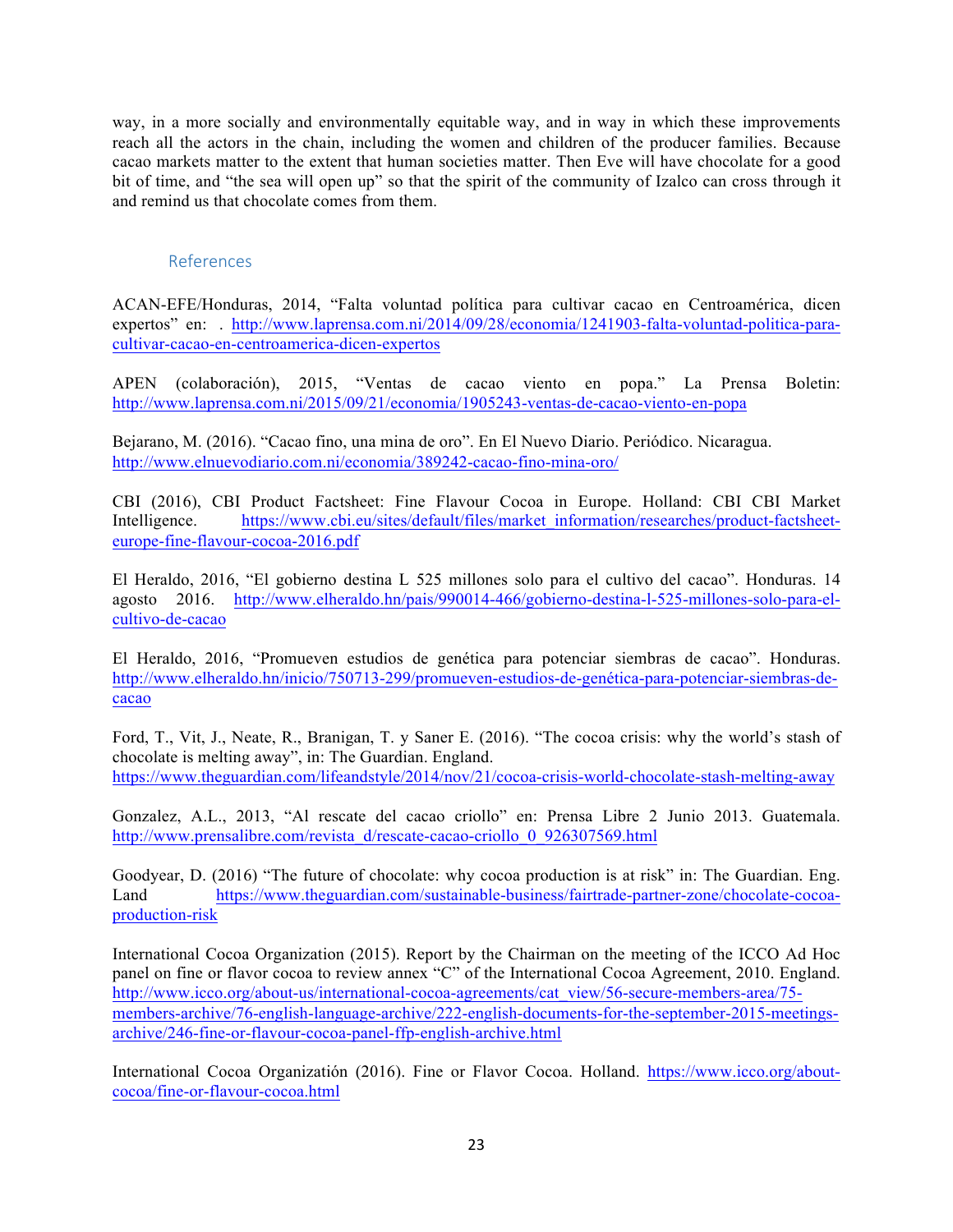Kanigel, R., 1991, The man who knew infinity: A Life of the Genius Ramanujan. England: Scribner

Sampeck, K., 2014, "El Paisaje Cultural de Chocolate: Un análisis Arqueológico de los Pipiles Izalcos y Cambios Semánticos en el Mundo Atlántico, Siglos XVI-XIX" in: La Universidad 22-24: 39-54. El Salvador: ed. universitaria. http://www.editorialuniversitaria.ues.edu.sv/sites/default/files/pdf/RLU\_22- 24 octubre2014.pdf For a summarized version see: Sampeck, K., 2015, "El chocolate: regalo de los pipiles al mundo" in: El Faro (http://elfaro.net/es/201508/academico/17264/El-chocolate-regalo-de-lospipiles-al-mundo.htm)

López, L., 2016, "Quieren articular cadena del cacao en Nicaragua" en: La Prensa. Nicaragua. http://www.laprensa.com.ni/2016/06/24/economia/2057085-quieren-articular-cadena-del-cacao-ennicaragua

López, Y., 2016, "Cacao nica atrae inversión" en: El Nuevo Diario 31/08/2016. http://www.laprensa.com.ni/2016/08/31/economia/2092201-cacao-nica-atrae-inversion

Mendoza, R., 2003, "El comercio: la ruta de la innovación al desarrollo. El dilema campesino de la traición a la promesa". En: **ENCUENTRO**, Revista de la Universidad Centroamericana, 2003. Managua, Publicaciones UCA.

Mendoza, R., Gutiérrez, M. E., Preza, M. y Fernández, E. (2011). Las cooperativas de Café de Nicaragua: ¿Disputando el capital del café a las grandes empresas? Managua: Centro Latinoamericano para el Desarrollo Rural (RIMISP). Ver: www.aciamericas.coop/IMG/pdf/sistematizacion-cafenica.pdf.

Mendoza, R., 2012, Gatekeeping and the struggle over development in the Nicaraguan Segovias. Amberes. Universiteit Antewerpen.

Mendoza, R., 2017a, "Hacia la re-invención del comercio justo", en: Tricontinental. 2017. http://www.cetri.be/Hacia-la-re-invencion-del-comercio?lang=fr English version , "Toward the reinvention of Fair Trade" at: http://peacewinds.org/toward-the-re-invention-of-fair-trade-by-renemendoza-vidaurre/

Mendoza, R., 2017b, "Cooperativismo, un medio para una paz exigente en espacios de 'coonflictos'", en: Tricontinental. 2017. http://www.cetri.be/Cooperativismo-un-medio-para-una?lang=fr English version, Cooperativism, A Means for an Arduous Peace in a Space of ´Coonflict´" at: http://peacewinds.org/cooperativism-a-means-for-an-arduous-peace-in-a-space-of-coonflict/

La Nación, 2016. "Plantaciones de cacao de Costa de Marfil se convierten en minas de oro clandestinas" In: La Nación 4 Septiembre 2016. Costa Rica. http://www.nacion.com/mundo/africa/Plantaciones-Costa-Marfil-convierten-clandestinas 0 1583241730.html

Nieburg, O. (2016) "Premium Chocolate 'leg up': How to win fine flavor cocoa status" in: Free Newsletter. France. http://www.confectionerynews.com/Commodities/Everything-you-need-to-knowabout-fine-flavor-cocoa

Noah, Y., 2011, Sapiens, a brief history of humankind. London: Vintage Books

Prensa Gráfica, 2014, "Buscan reactivar 14,000 manzanas de cacao" in: Prensa Gráfica 5 Diciembre 2014. http://www.laprensagrafica.com/2014/12/05/buscan-reactivar-14000-manzanas-de-cacao